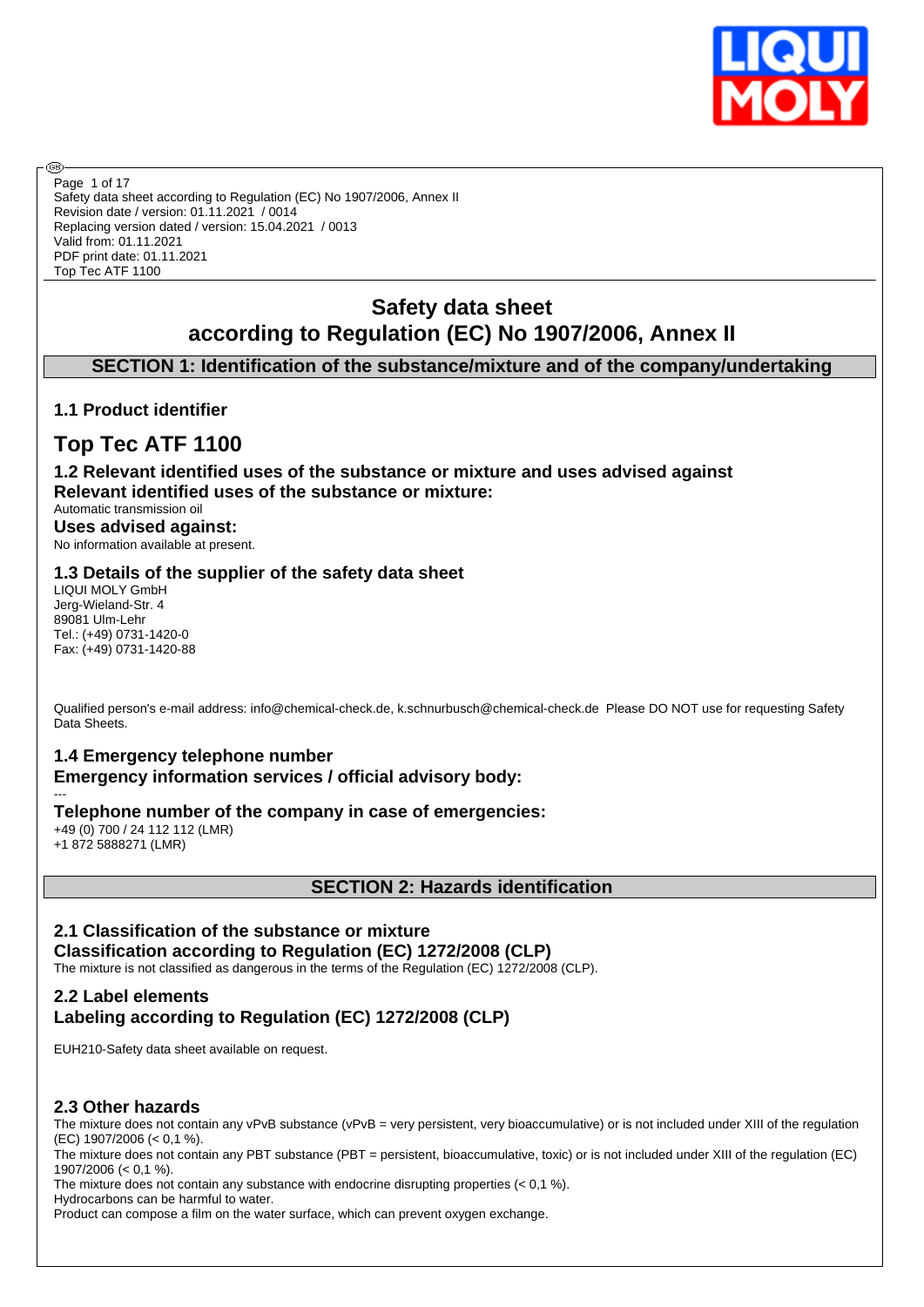

Safety data sheet according to Regulation (EC) No 1907/2006, Annex II Revision date / version: 01.11.2021 / 0014 Replacing version dated / version: 15.04.2021 / 0013 Valid from: 01.11.2021 PDF print date: 01.11.2021 Top Tec ATF 1100 Page 2 of 17

#### **SECTION 3: Composition/information on ingredients**

#### **3.1 Substances**

# n.a. **3.2 Mixtures**

**®** 

| Lubricating oils (petroleum), C20-50, hydrotreated neutral oil-based   |                           |
|------------------------------------------------------------------------|---------------------------|
| <b>Registration number (REACH)</b>                                     | 01-2119474889-13-XXXX     |
| <b>Index</b>                                                           | 649-483-00-5              |
| EINECS, ELINCS, NLP, REACH-IT List-No.                                 | 276-738-4                 |
| CAS                                                                    | 72623-87-1                |
| content %                                                              | $25 - 50$                 |
| Classification according to Regulation (EC) 1272/2008 (CLP), M-factors | Asp. Tox. 1, H304         |
|                                                                        |                           |
| Distillates (petroleum), solvent-dewaxed light paraffinic              |                           |
| <b>Registration number (REACH)</b>                                     | 01-2119480132-48-XXXX     |
| <b>Index</b>                                                           | 649-469-00-9              |
| EINECS, ELINCS, NLP, REACH-IT List-No.                                 | 265-159-2                 |
| CAS                                                                    | 64742-56-9                |
| content %                                                              | $10 - 25$                 |
| Classification according to Regulation (EC) 1272/2008 (CLP), M-factors | Asp. Tox. 1, H304         |
|                                                                        |                           |
| Distillates (petroleum), solvent-dewaxed heavy paraffinic              |                           |
| <b>Registration number (REACH)</b>                                     | 01-2119471299-27-XXXX     |
| <b>Index</b>                                                           | 649-474-00-6              |
| EINECS, ELINCS, NLP, REACH-IT List-No.                                 | 265-169-7                 |
| CAS                                                                    | 64742-65-0                |
| content %                                                              | $1 - < 3$                 |
| Classification according to Regulation (EC) 1272/2008 (CLP), M-factors | Asp. Tox. 1, H304         |
|                                                                        |                           |
| Short-, medium- and long-chain alkyl methacrylates and short-chain     |                           |
| alkyl methacrylamide copolymer (EU ACC-QT664993-91/ GB ACN-AFT-        |                           |
| 25032021-PXL-01)                                                       |                           |
| <b>Registration number (REACH)</b>                                     | $---$                     |
| <b>Index</b>                                                           | $---$                     |
| EINECS, ELINCS, NLP, REACH-IT List-No.                                 | $---$                     |
| CAS                                                                    | $---$                     |
| content %                                                              | $1 - < 3$                 |
| Classification according to Regulation (EC) 1272/2008 (CLP), M-factors | Eye Irrit. 2, H319        |
| <b>Specific Concentration Limits and ATE</b>                           | Eye Irrit. 2, H319: >75 % |
|                                                                        |                           |
| Distillates (petroleum), hydrotreated light paraffinic                 |                           |
| <b>Registration number (REACH)</b>                                     | 01-2119487077-29-XXXX     |
| <b>Index</b>                                                           | 649-468-00-3              |
| EINECS, ELINCS, NLP, REACH-IT List-No.                                 | 265-158-7                 |
| CAS                                                                    | 64742-55-8                |
| content %                                                              | $1 - < 3$                 |
| Classification according to Regulation (EC) 1272/2008 (CLP), M-factors | Asp. Tox. 1, H304         |
|                                                                        |                           |

Impurities, test data and additional information may have been taken into account in classifying and labelling the product.

For the text of the H-phrases and classification codes (GHS/CLP), see Section 16.

The substances named in this section are given with their actual, appropriate classification!

For substances that are listed in appendix VI, table 3.1 of the regulation (EC) no. 1272/2008 (CLP regulation) this means that all notes that may be given here for the named classification have been taken into account.

### **SECTION 4: First aid measures**

#### **4.1 Description of first aid measures**

First-aiders should ensure they are protected! Never pour anything into the mouth of an unconscious person!

**Inhalation**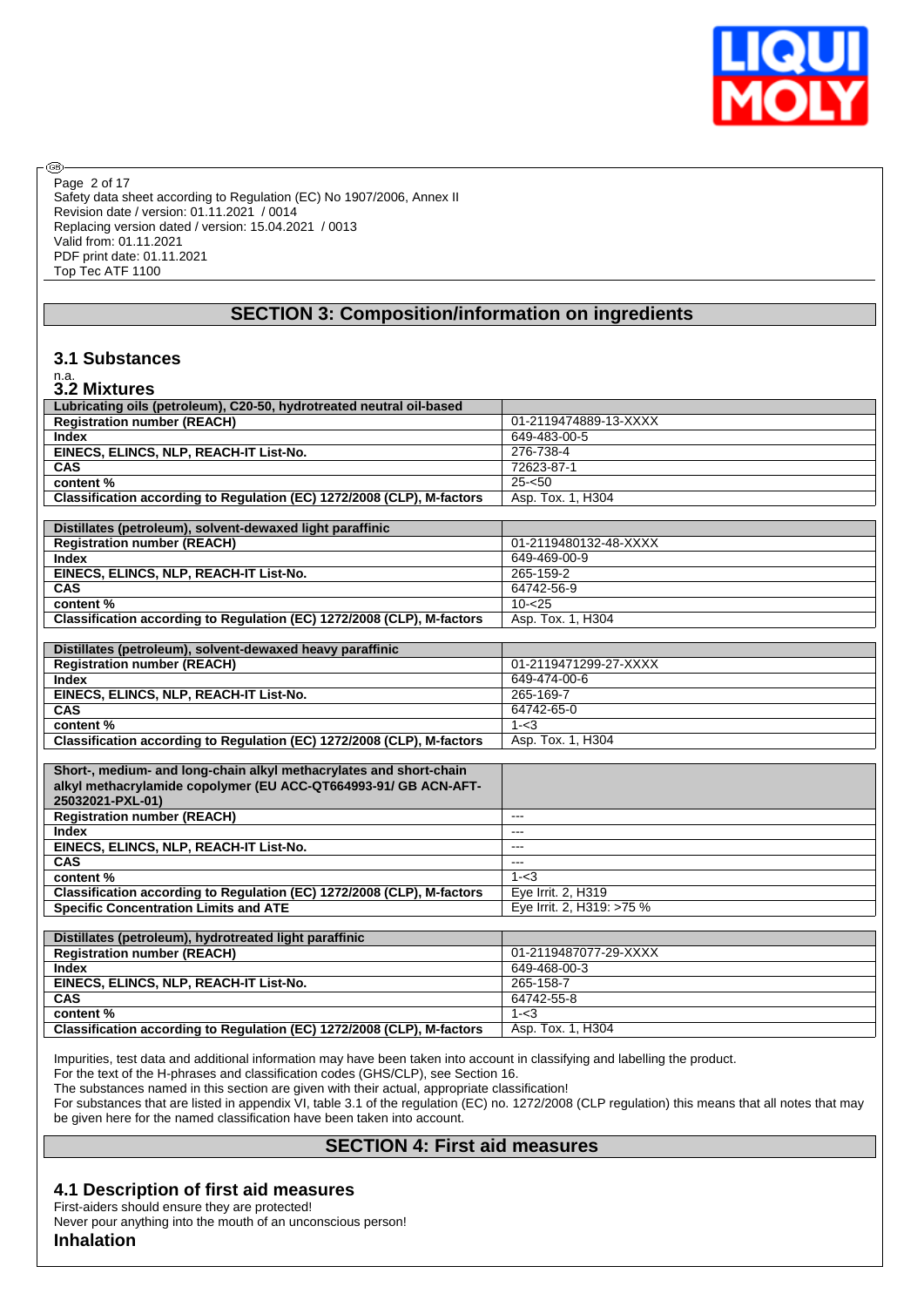

Page 3 of 17

൹

Safety data sheet according to Regulation (EC) No 1907/2006, Annex II Revision date / version: 01.11.2021 / 0014 Replacing version dated / version: 15.04.2021 / 0013 Valid from: 01.11.2021 PDF print date: 01.11.2021 Top Tec ATF 1100

#### Remove person from danger area.

Supply person with fresh air and consult doctor according to symptoms.

#### **Skin contact**

Remove polluted, soaked clothing immediately, wash thoroughly with plenty of water and soap, in case of irritation of the skin (flare), consult a doctor.

#### **Eye contact**

Remove contact lenses.

Wash thoroughly for several minutes using copious water. Seek medical help if necessary. Keep Data Sheet available.

#### **Ingestion**

Do not induce vomiting. Consult doctor immediately. Danger of aspiration.

#### **4.2 Most important symptoms and effects, both acute and delayed**

If applicable delayed symptoms and effects can be found in section 11 and the absorption route in section 4.1. The following may occur: Drying of the skin. Irritation of the skin. Allergic reaction possible.

In certain cases, the symptoms of poisoning may only appear after an extended period / after several hours.

# **4.3 Indication of any immediate medical attention and special treatment needed**

n.c.

#### **SECTION 5: Firefighting measures**

### **5.1 Extinguishing media**

#### **Suitable extinguishing media**

CO2 Foam Dry extinguisher Water jet spray

#### **Unsuitable extinguishing media**

High volume water jet

#### **5.2 Special hazards arising from the substance or mixture**

In case of fire the following can develop: Oxides of carbon Hydrogen sulphide Oxides of sulphur Oxides of phosphorus Toxic pyrolysis products.

Possible build up of flammable vapour/air mixture.

#### **5.3 Advice for firefighters**

For personal protective equipment see Section 8. In case of fire and/or explosion do not breathe fumes. Protective respirator with independent air supply. According to size of fire Full protection, if necessary. Dispose of contaminated extinction water according to official regulations.

#### **SECTION 6: Accidental release measures**

#### **6.1 Personal precautions, protective equipment and emergency procedures 6.1.1 For non-emergency personnel**

In case of spillage or accidental release, wear personal protective equipment as specified in section 8 to prevent contamination. Ensure sufficient ventilation, remove sources of ignition.

Avoid dust formation with solid or powder products.

Leave the danger zone if possible, use existing emergency plans if necessary.

Ensure sufficient supply of air.

Avoid contact with eyes or skin.

If applicable, caution - risk of slipping.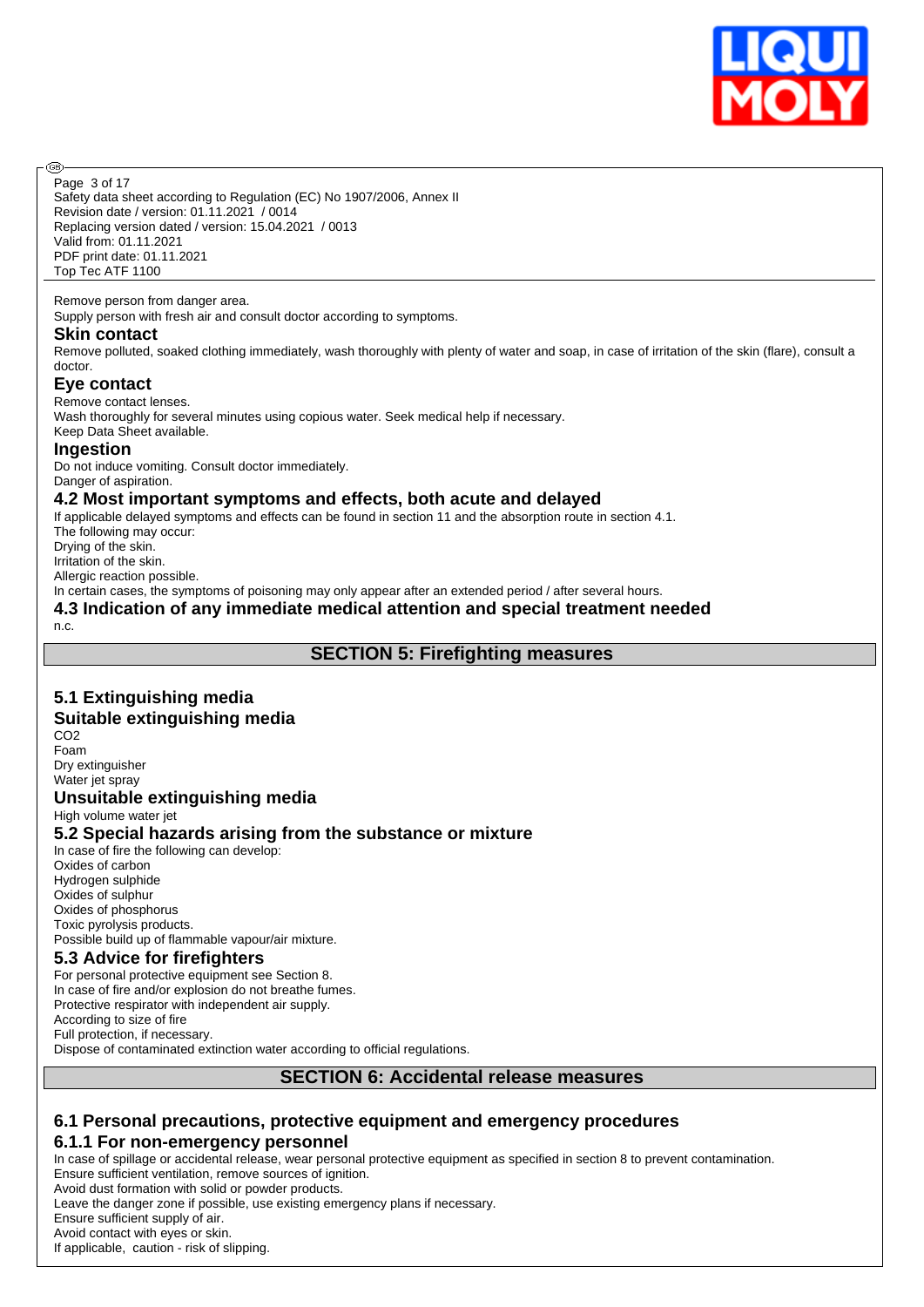

Page 4 of 17

ඹ

Safety data sheet according to Regulation (EC) No 1907/2006, Annex II Revision date / version: 01.11.2021 / 0014 Replacing version dated / version: 15.04.2021 / 0013 Valid from: 01.11.2021 PDF print date: 01.11.2021 Top Tec ATF 1100

#### **6.1.2 For emergency responders**

See section 8 for suitable protective equipment and material specifications.

**6.2 Environmental precautions**

If leakage occurs, dam up.

Resolve leaks if this possible without risk.

Prevent from entering drainage system.

Inform the competent authorities when water or canalisation has been infiltrated.

If accidental entry into drainage system occurs, inform responsible authorities.

#### **6.3 Methods and material for containment and cleaning up**

Soak up with absorbent material (e.g. universal binding agent) and dispose of according to Section 13. Oil binder

#### **6.4 Reference to other sections**

For personal protective equipment see Section 8 and for disposal instructions see Section 13.

#### **SECTION 7: Handling and storage**

In addition to information given in this section, relevant information can also be found in section 8 and 6.1.

### **7.1 Precautions for safe handling**

#### **7.1.1 General recommendations**

Ensure good ventilation.

Avoid formation of oil mist.

Avoid contact with eyes or skin. Do not carry cleaning cloths soaked in product in trouser pockets.

Eating, drinking, smoking, as well as food-storage, is prohibited in work-room.

Observe directions on label and instructions for use.

### **7.1.2 Notes on general hygiene measures at the workplace**

General hygiene measures for the handling of chemicals are applicable.

Wash hands before breaks and at end of work.

Keep away from food, drink and animal feedingstuffs.

Remove contaminated clothing and protective equipment before entering areas in which food is consumed.

#### **7.2 Conditions for safe storage, including any incompatibilities**

Not to be stored in gangways or stair wells.

Store product closed and only in original packing. Protect against moisture and store closed.

### **7.3 Specific end use(s)**

No information available at present.

**SECTION 8: Exposure controls/personal protection**

### **8.1 Control parameters**

| ை<br><b>Chemical Name</b><br>Oil mist, mineral |                                    |                             | Content %: |
|------------------------------------------------|------------------------------------|-----------------------------|------------|
| WEL-TWA: 5 mg/m3 (Mineral oil, excluding metal | WEL-STEL:<br>---                   | ---                         |            |
| working fluids, ACGIH)                         |                                    |                             |            |
| Monitoring procedures:                         | Draeger - Oil Mist 1/a (67 33 031) |                             |            |
| BMGV:<br>$- - -$                               |                                    | Other information:<br>$---$ |            |

| Lubricating oils (petroleum), C20-50, hydrotreated neutral oil-based |                    |                          |                   |       |            |             |  |  |  |
|----------------------------------------------------------------------|--------------------|--------------------------|-------------------|-------|------------|-------------|--|--|--|
| Area of application                                                  | Exposure route /   | <b>Effect on health</b>  | <b>Descriptor</b> | Value | Unit       | <b>Note</b> |  |  |  |
|                                                                      | Environmental      |                          |                   |       |            |             |  |  |  |
|                                                                      | compartment        |                          |                   |       |            |             |  |  |  |
|                                                                      | Human - oral       |                          | <b>PNEC</b>       | 9.33  | mg/kg feed |             |  |  |  |
| Consumer                                                             | Human - inhalation | Long term, local effects | DNEL              | 1.2   | ma/m3      | 24h         |  |  |  |
| Workers / employees                                                  | Human - inhalation | Long term, local effects | DNEL              | 5.4   | mq/m3      | 8h          |  |  |  |
|                                                                      |                    |                          |                   |       |            |             |  |  |  |

**Distillates (petroleum), solvent-dewaxed heavy paraffinic**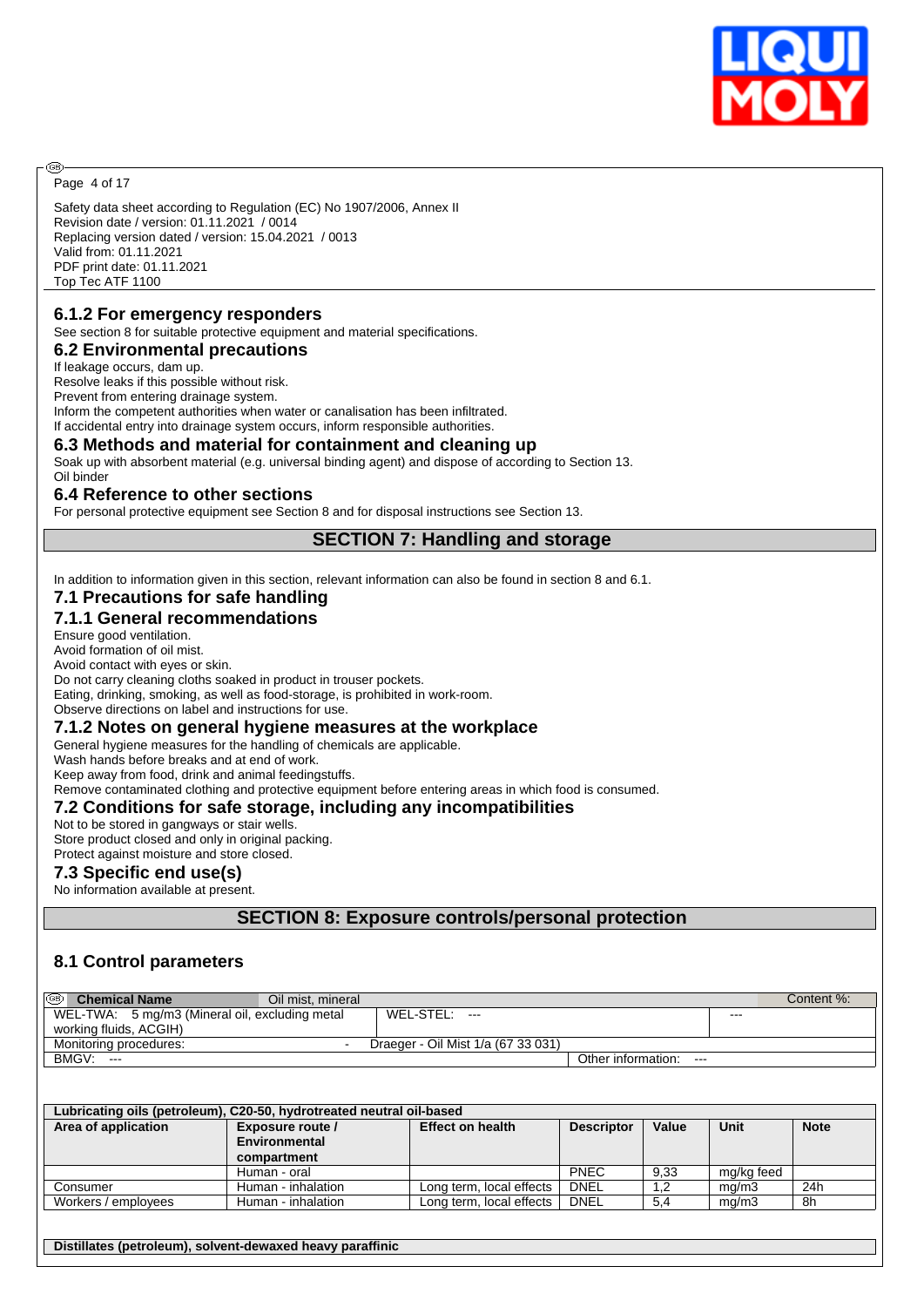

Page 5 of 17

അ

Safety data sheet according to Regulation (EC) No 1907/2006, Annex II Revision date / version: 01.11.2021 / 0014 Replacing version dated / version: 15.04.2021 / 0013 Valid from: 01.11.2021 PDF print date: 01.11.2021 Top Tec ATF 1100

| Area of application | Exposure route /<br><b>Environmental</b><br>compartment | <b>Effect on health</b>  | <b>Descriptor</b> | Value | Unit       | <b>Note</b> |
|---------------------|---------------------------------------------------------|--------------------------|-------------------|-------|------------|-------------|
|                     | Environment - oral (animal<br>feed)                     |                          | <b>PNEC</b>       | 9.33  | mg/kg feed |             |
| Consumer            | Human - inhalation                                      | Long term, local effects | <b>DNEL</b>       | 1.2   | mq/m3      |             |
| Workers / employees | Human - inhalation                                      | Long term, local effects | DNEL              | 5,4   | mg/m3      |             |

| Distillates (petroleum), hydrotreated light paraffinic |                                     |                                |                   |       |                 |             |  |  |
|--------------------------------------------------------|-------------------------------------|--------------------------------|-------------------|-------|-----------------|-------------|--|--|
| Area of application                                    | Exposure route /                    | <b>Effect on health</b>        | <b>Descriptor</b> | Value | <b>Unit</b>     | <b>Note</b> |  |  |
|                                                        | Environmental                       |                                |                   |       |                 |             |  |  |
|                                                        | compartment                         |                                |                   |       |                 |             |  |  |
|                                                        | Environment - oral (animal<br>feed) |                                | <b>PNEC</b>       | 9.33  | mg/kg feed      |             |  |  |
| Consumer                                               | Human - inhalation                  | Long term, local effects       | <b>DNEL</b>       | 1.19  | mg/m3           |             |  |  |
| Consumer                                               | Human - oral                        | Long term, systemic<br>effects | <b>DNEL</b>       | 0.74  | mg/kg<br>bw/day |             |  |  |
| Workers / employees                                    | Human - dermal                      | Long term, systemic<br>effects | <b>DNEL</b>       | 0.97  | mg/kg<br>bw/day |             |  |  |
| Workers / employees                                    | Human - inhalation                  | Long term, systemic<br>effects | <b>DNEL</b>       | 2,7   | mg/m3           |             |  |  |

| Distillates (petroleum), hydrotreated heavy paraffinic |                                                                                                         |  |             |      |            |  |  |  |  |
|--------------------------------------------------------|---------------------------------------------------------------------------------------------------------|--|-------------|------|------------|--|--|--|--|
| Area of application                                    | <b>Unit</b><br>Value<br><b>Note</b><br><b>Effect on health</b><br><b>Descriptor</b><br>Exposure route / |  |             |      |            |  |  |  |  |
|                                                        | Environmental                                                                                           |  |             |      |            |  |  |  |  |
|                                                        | compartment                                                                                             |  |             |      |            |  |  |  |  |
|                                                        | Environment - oral (animal                                                                              |  | <b>PNEC</b> | 9,33 | mg/kg feed |  |  |  |  |
|                                                        | feed)                                                                                                   |  |             |      |            |  |  |  |  |

WEL-TWA = Workplace Exposure Limit - Long-term exposure limit (8-hour TWA (= time weighted average) reference period) EH40. AGW = "Arbeitsplatzgrenzwert" (workplace limit value, Germany).

(8) = Inhalable fraction (Directive 2017/164/EU, Directive 2004/37/CE). (9) = Respirable fraction (Directive 2017/164/EU, Directive 2004/37/CE).  $(11)$  = Inhalable fraction (Directive 2004/37/CE). (12) = Inhalable fraction. Respirable fraction in those Member States that implement, on the date of the entry into force of this Directive, a biomonitoring system with a biological limit value not exceeding 0,002 mg Cd/g creatinine in urine (Directive 2004/37/CE). | WEL-STEL = Workplace Exposure Limit - Short-term exposure limit (15-minute reference period).

(8) = Inhalable fraction (2017/164/EU, 2017/2398/EU). (9) = Respirable fraction (2017/164/EU, 2017/2398/EU). (10) = Short-term exposure limit value in relation to a reference period of 1 minute (2017/164/EU). | BMGV = Biological monitoring guidance value EH40. BGW = "Biologischer Grenzwert" (biological limit value, Germany) | Other information: Sen = Capable of causing occupational asthma. Sk = Can be absorbed through skin. Carc = Capable of causing cancer and/or heritable genetic damage.

\*\* = The exposure limit for this substance is repealed through the TRGS 900 (Germany) of January 2006 with the goal of revision.

(13) = The substance can cause sensitisation of the skin and of the respiratory tract (Directive 2004/37/CE), (14) = The substance can cause sensitisation of the skin (Directive 2004/37/CE).

### **8.2 Exposure controls**

### **8.2.1 Appropriate engineering controls**

Ensure good ventilation. This can be achieved by local suction or general air extraction.

If this is insufficient to maintain the concentration under the WEL or AGW values, suitable breathing protection should be worn.

Applies only if maximum permissible exposure values are listed here.

Suitable assessment methods for reviewing the effectiveness of protection measures adopted include metrological and non-metrological investigative techniques.

These are specified by e.g. EN 14042.

EN 14042 "Workplace atmospheres. Guide for the application and use of procedures for the assessment of exposure to chemical and biological agents".

#### **8.2.2 Individual protection measures, such as personal protective equipment**

General hygiene measures for the handling of chemicals are applicable.

Wash hands before breaks and at end of work.

Keep away from food, drink and animal feedingstuffs.

Remove contaminated clothing and protective equipment before entering areas in which food is consumed.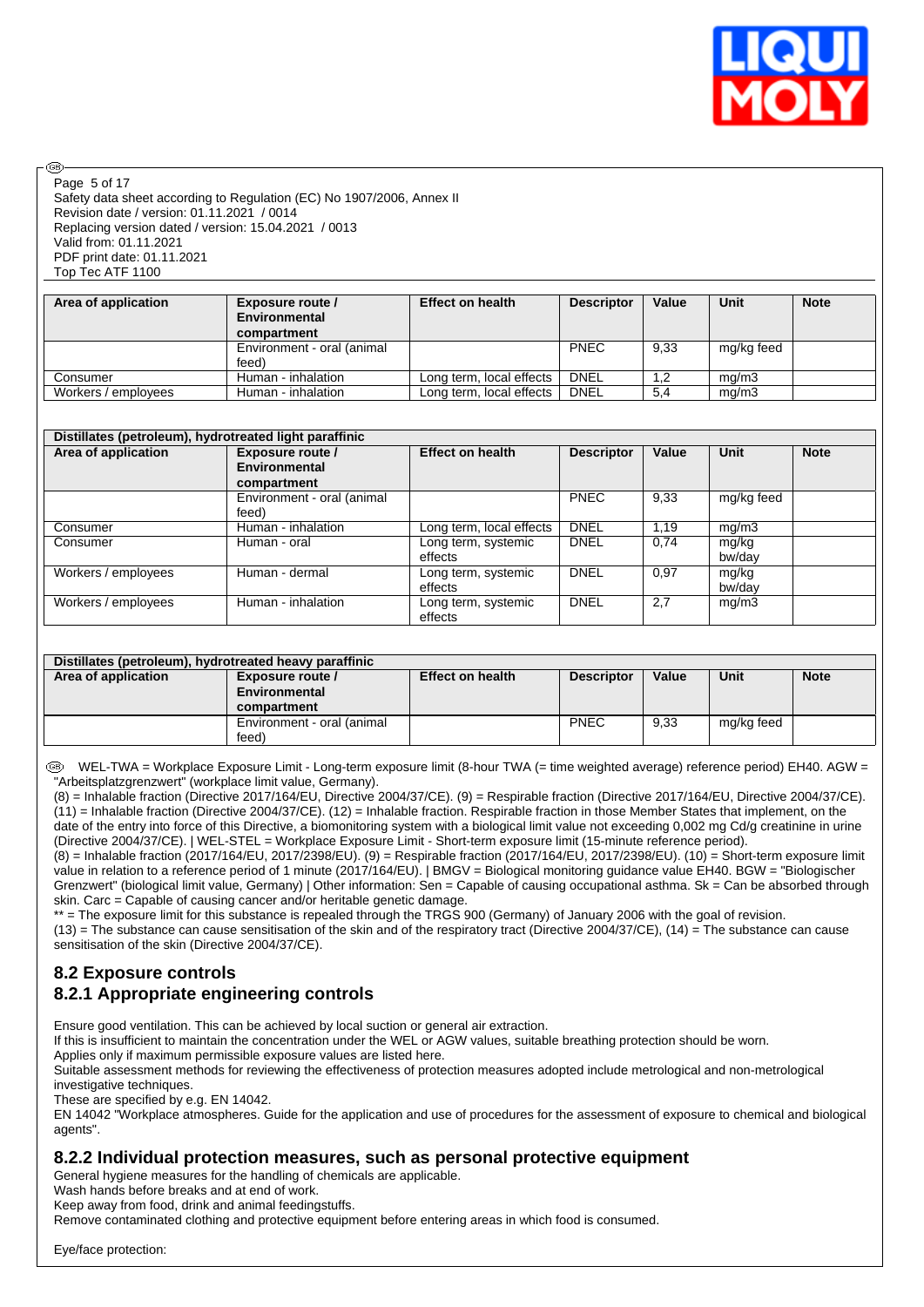

Safety data sheet according to Regulation (EC) No 1907/2006, Annex II Revision date / version: 01.11.2021 / 0014 Replacing version dated / version: 15.04.2021 / 0013 Valid from: 01.11.2021 PDF print date: 01.11.2021 Top Tec ATF 1100 Page 6 of 17

Tight fitting protective goggles with side protection (EN 166).

Skin protection - Hand protection: Protective nitrile gloves (EN ISO 374). Minimum layer thickness in mm: 0,4 Permeation time (penetration time) in minutes: > 480

The breakthrough times determined in accordance with EN 16523-1 were not obtained under practical conditions. The recommended maximum wearing time is 50% of breakthrough time. Protective hand cream recommended.

Skin protection - Other: Protective working garments (e.g. safety shoes EN ISO 20345, long-sleeved protective working garments).

Respiratory protection: Normally not necessary. With oil mist formation: Filter A2 P2 (EN 14387), code colour brown, white Observe wearing time limitations for respiratory protection equipment.

Thermal hazards: Not applicable

൹

Additional information on hand protection - No tests have been performed.

In the case of mixtures, the selection has been made according to the knowledge available and the information about the contents. Selection of materials derived from glove manufacturer's indications.

Final selection of glove material must be made taking the breakthrough times, permeation rates and degradation into account. Selection of a suitable glove depends not only on the material but also on other quality characteristics and varies from manufacturer to manufacturer.

In the case of mixtures, the resistance of glove materials cannot be predicted and must therefore be tested before use. The exact breakthrough time of the glove material can be requested from the protective glove manufacturer and must be observed.

#### **8.2.3 Environmental exposure controls**

No information available at present.

### **SECTION 9: Physical and chemical properties**

### **9.1 Information on basic physical and chemical properties**

| Physical state:                                           | Liquid                                               |
|-----------------------------------------------------------|------------------------------------------------------|
| Colour:                                                   | Red                                                  |
| Odour:                                                    | Characteristic                                       |
| Melting point/freezing point:                             | There is no information available on this parameter. |
| Boiling point or initial boiling point and boiling range: | There is no information available on this parameter. |
| Flammability:                                             | Flammable                                            |
| Lower explosion limit:                                    | There is no information available on this parameter. |
| Upper explosion limit:                                    | There is no information available on this parameter. |
| Flash point:                                              | 200 °C                                               |
| Auto-ignition temperature:                                | There is no information available on this parameter. |
| Decomposition temperature:                                | There is no information available on this parameter. |
| pH:                                                       | Mixture is non-soluble (in water).                   |
| Kinematic viscosity:                                      | 36 mm2/s (40°C)                                      |
| Kinematic viscosity:                                      | 7,9 mm2/s (100°C)                                    |
| Solubility:                                               | Insoluble                                            |
| Partition coefficient n-octanol/water (log value):        | Does not apply to mixtures.                          |
| Vapour pressure:                                          | There is no information available on this parameter. |
| Density and/or relative density:                          | $0.86$ g/ml (15 $^{\circ}$ C)                        |
| Relative vapour density:                                  | There is no information available on this parameter. |
| Particle characteristics:                                 | Does not apply to liquids.                           |
| 9.2 Other information                                     |                                                      |
| Explosives:                                               | There is no information available on this parameter. |
| Oxidising liquids:                                        | There is no information available on this parameter. |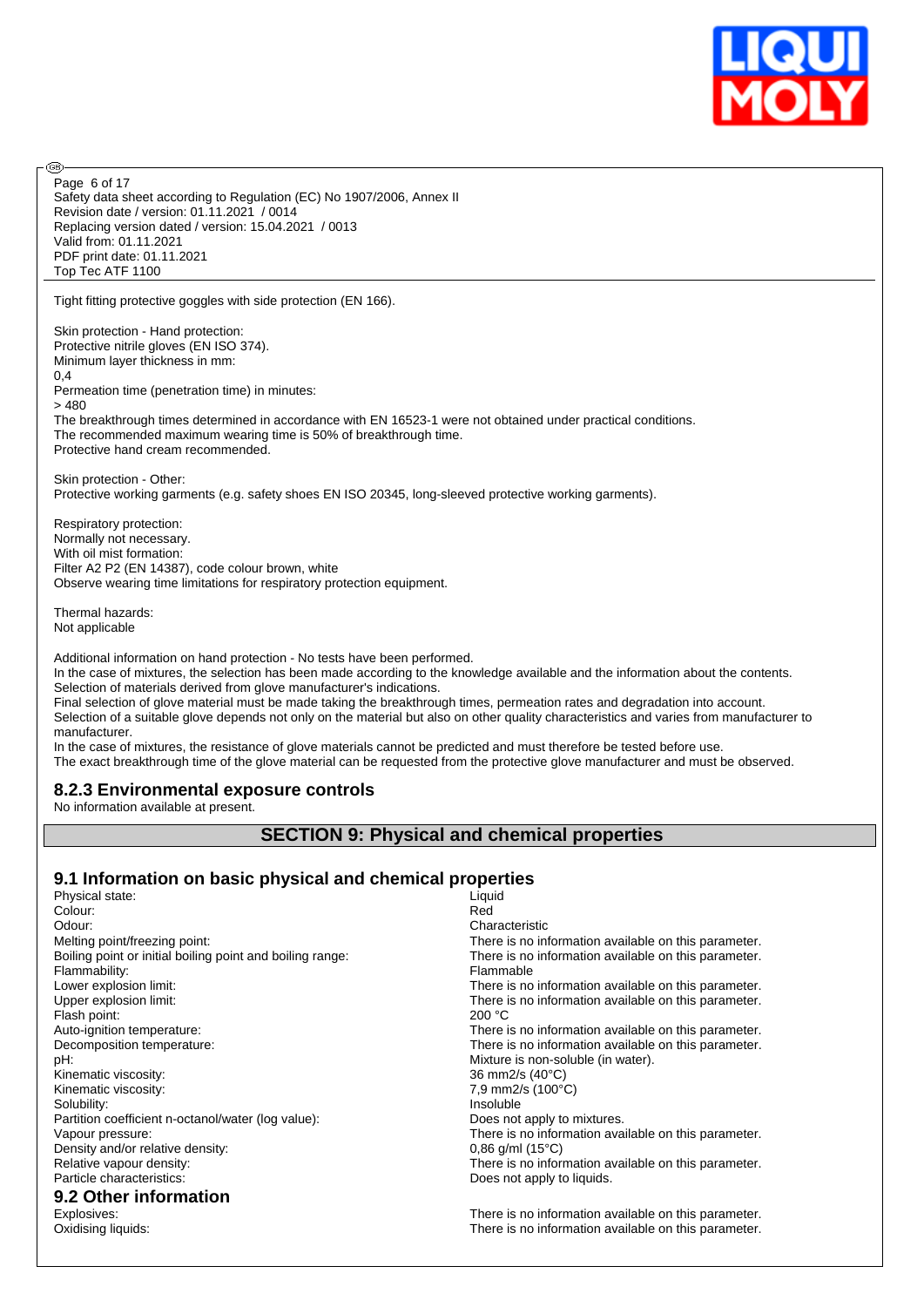

Page 7 of 17

**®** 

Safety data sheet according to Regulation (EC) No 1907/2006, Annex II Revision date / version: 01.11.2021 / 0014 Replacing version dated / version: 15.04.2021 / 0013 Valid from: 01.11.2021 PDF print date: 01.11.2021 Top Tec ATF 1100

## **SECTION 10: Stability and reactivity**

#### **10.1 Reactivity**

#### The product has not been tested.

**10.2 Chemical stability**

# Stable with proper storage and handling.

### **10.3 Possibility of hazardous reactions**

No dangerous reactions are known.

#### **10.4 Conditions to avoid** See also section 7.

Open flame, ignition sources Protect from humidity.

#### **10.5 Incompatible materials**

See also section 7. Avoid contact with strong oxidizing agents.

#### **10.6 Hazardous decomposition products** See also section 5.2

No decomposition when used as directed.

#### **SECTION 11: Toxicological information**

#### **11.1. Information on hazard classes as defined in Regulation (EC) No 1272/2008**

| Possibly more information on health effects, see Section 2.1 (classification). |                 |       |         |                  |                       |               |
|--------------------------------------------------------------------------------|-----------------|-------|---------|------------------|-----------------------|---------------|
| Top Tec ATF 1100                                                               |                 |       |         |                  |                       |               |
| <b>Toxicity / effect</b>                                                       | <b>Endpoint</b> | Value | Unit    | Organism         | <b>Test method</b>    | <b>Notes</b>  |
| Acute toxicity, by oral route:                                                 |                 |       |         |                  |                       | n.d.a.        |
| Acute toxicity, by dermal route:                                               |                 |       |         |                  |                       | n.d.a.        |
| Acute toxicity, by inhalation:                                                 |                 |       |         |                  |                       | n.d.a.        |
| Skin corrosion/irritation:                                                     |                 |       |         |                  |                       | n.d.a.        |
| Serious eye damage/irritation:                                                 |                 |       |         |                  |                       | n.d.a.        |
| Respiratory or skin                                                            |                 |       |         |                  |                       | n.d.a.        |
| sensitisation:                                                                 |                 |       |         |                  |                       |               |
| Germ cell mutagenicity:                                                        |                 |       |         |                  |                       | n.d.a.        |
| Carcinogenicity:                                                               |                 |       |         |                  |                       | n.d.a.        |
| Reproductive toxicity:                                                         |                 |       |         |                  |                       | n.d.a.        |
| Specific target organ toxicity -                                               |                 |       |         |                  |                       | n.d.a.        |
| single exposure (STOT-SE):                                                     |                 |       |         |                  |                       |               |
| Specific target organ toxicity -                                               |                 |       |         |                  |                       | n.d.a.        |
| repeated exposure (STOT-RE):                                                   |                 |       |         |                  |                       |               |
| Aspiration hazard:                                                             |                 |       |         |                  |                       | n.d.a.        |
| Symptoms:                                                                      |                 |       |         |                  |                       | n.d.a.        |
|                                                                                |                 |       |         |                  |                       |               |
| Lubricating oils (petroleum), C20-50, hydrotreated neutral oil-based           |                 |       |         |                  |                       |               |
| <b>Toxicity / effect</b>                                                       | <b>Endpoint</b> | Value | Unit    | Organism         | <b>Test method</b>    | <b>Notes</b>  |
| Acute toxicity, by oral route:                                                 | LD50            | >5000 | mg/kg   | Rat              | OECD 401 (Acute Oral  |               |
|                                                                                |                 |       |         |                  | Toxicity)             |               |
| Acute toxicity, by dermal route:                                               | LD50            | >5000 | mg/kg   | Rabbit           | OECD 402 (Acute       |               |
|                                                                                |                 |       |         |                  | Dermal Toxicity)      |               |
| Acute toxicity, by inhalation:                                                 | <b>LC50</b>     | >5.53 | mg/l/4h | $\overline{Rat}$ | OECD 403 (Acute       |               |
|                                                                                |                 |       |         |                  | Inhalation Toxicity)  |               |
| Skin corrosion/irritation:                                                     |                 |       |         | Rabbit           | OECD 404 (Acute       | Not irritant. |
|                                                                                |                 |       |         |                  | Dermal                | Repeated      |
|                                                                                |                 |       |         |                  | Irritation/Corrosion) | exposure may  |
|                                                                                |                 |       |         |                  |                       | cause skin    |
|                                                                                |                 |       |         |                  |                       | dryness or    |
|                                                                                |                 |       |         |                  |                       | cracking.     |
|                                                                                |                 |       |         | Rabbit           | OECD 405 (Acute Eye   | Not irritant  |
| Serious eye damage/irritation:                                                 |                 |       |         |                  | Irritation/Corrosion) |               |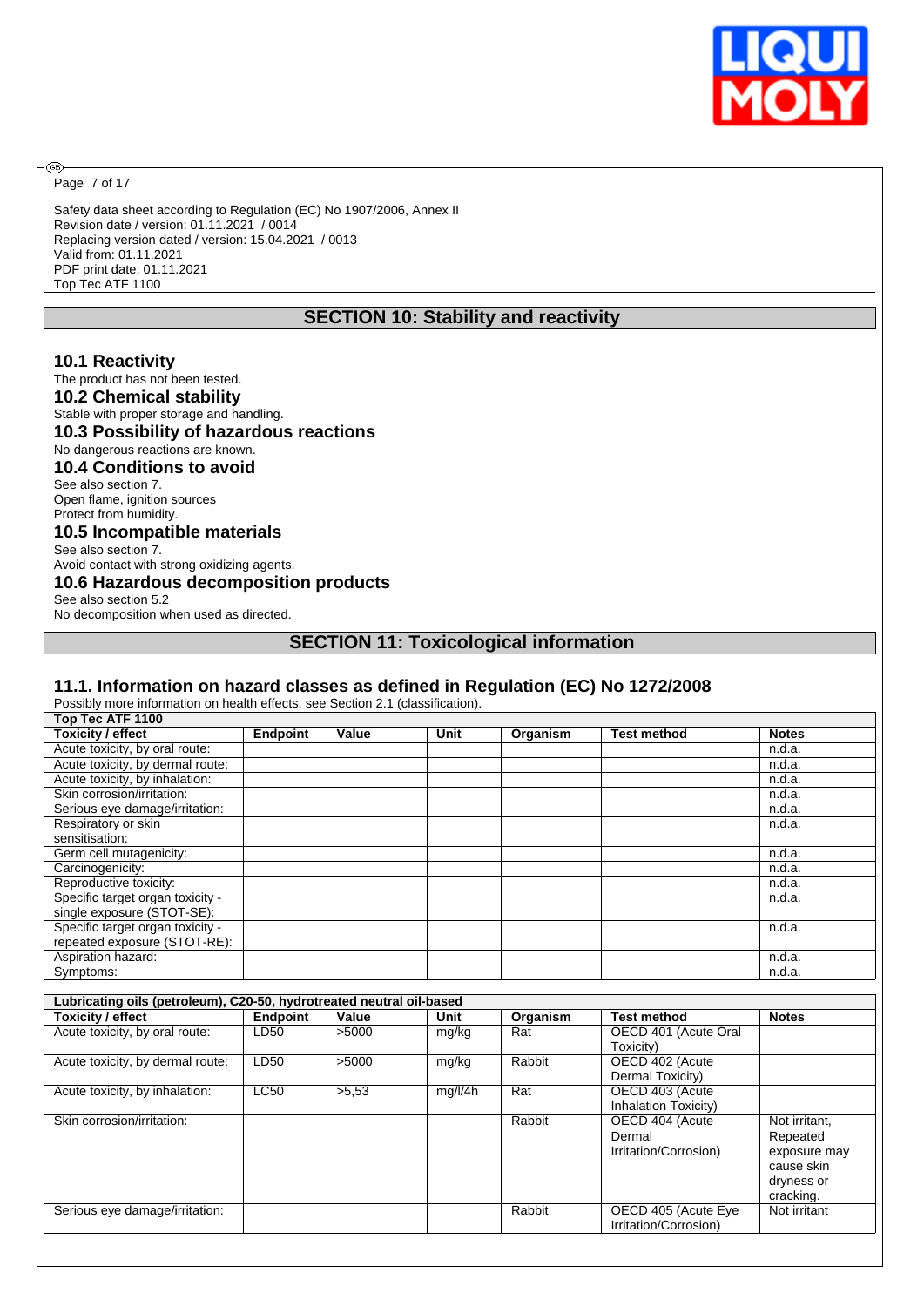

Safety data sheet according to Regulation (EC) No 1907/2006, Annex II Revision date / version: 01.11.2021 / 0014 Replacing version dated / version: 15.04.2021 / 0013 Valid from: 01.11.2021 PDF print date: 01.11.2021 Top Tec ATF 1100 Page 8 of 17

 $\circledcirc$ 

| Respiratory or skin              | Guinea pig  | OECD 406 (Skin                | No (skin contact) |
|----------------------------------|-------------|-------------------------------|-------------------|
| sensitisation:                   |             | Sensitisation)                |                   |
| Germ cell mutagenicity:          | Salmonella  | OECD 471 (Bacterial           | Negative,         |
|                                  | typhimurium | <b>Reverse Mutation Test)</b> | Analogous         |
|                                  |             |                               | conclusion        |
| Germ cell mutagenicity:          |             | OECD 473 (In Vitro            | Negative,         |
|                                  |             | Mammalian                     | Analogous         |
|                                  |             | Chromosome                    | conclusion        |
|                                  |             | <b>Aberration Test)</b>       | Chinese hamster   |
| Germ cell mutagenicity:          | Mouse       | OECD 476 (In Vitro            | Negative,         |
|                                  |             | <b>Mammalian Cell Gene</b>    | Analogous         |
|                                  |             | <b>Mutation Test)</b>         | conclusion        |
| Germ cell mutagenicity:          | Mouse       | OECD 474 (Mammalian           | Negative,         |
|                                  |             |                               |                   |
|                                  |             | Erythrocyte                   | Analogous         |
|                                  |             | Micronucleus Test)            | conclusion        |
| Carcinogenicity:                 |             | OECD 453 (Combined            | Negative          |
|                                  |             | Chronic                       |                   |
|                                  |             | Toxicity/Carcinogenicity      |                   |
|                                  |             | Studies)                      |                   |
| Carcinogenicity:                 | Mouse       | <b>OECD 451</b>               | Negative,         |
|                                  |             | (Carcinogenicity Studies)     | Analogous         |
|                                  |             |                               | conclusion        |
| Reproductive toxicity:           |             | OECD 414 (Prenatal            | Negative          |
|                                  |             | Developmental Toxicity        |                   |
|                                  |             | Study)                        |                   |
|                                  |             |                               |                   |
| Reproductive toxicity:           |             | OECD 421                      | Negative          |
|                                  |             | (Reproduction/Developm        |                   |
|                                  |             | ental Toxicity Screening      |                   |
|                                  |             | Test)                         |                   |
| Reproductive toxicity:           | Rat         | <b>OECD 421</b>               | Negative,         |
|                                  |             | (Reproduction/Developm        | Analogous         |
|                                  |             | ental Toxicity Screening      | conclusion        |
|                                  |             | Test)                         |                   |
| Specific target organ toxicity - |             | OECD 453 (Combined            | Negative          |
| repeated exposure (STOT-RE):     |             | Chronic                       |                   |
|                                  |             | Toxicity/Carcinogenicity      |                   |
|                                  |             | Studies)                      |                   |
| Specific target organ toxicity - |             | OECD 408 (Repeated            | Negative          |
| repeated exposure (STOT-RE):     |             | Dose 90-Day Oral              |                   |
|                                  |             | Toxicity Study in             |                   |
|                                  |             |                               |                   |
|                                  |             | Rodents)                      |                   |
| Specific target organ toxicity - |             | OECD 410 (Repeated            | Negative          |
| repeated exposure (STOT-RE):     |             | Dose Dermal Toxicity -        |                   |
|                                  |             | 90-Day)                       |                   |
| Specific target organ toxicity - |             | OECD 411 (Subchronic          | Negative          |
| repeated exposure (STOT-RE):     |             | Dermal Toxicity - 90-day      |                   |
|                                  |             | Study)                        |                   |
| Specific target organ toxicity - |             | OECD 412 (Subacute            | Negative          |
| repeated exposure (STOT-RE):     |             | Inhalation Toxicity - 28-     |                   |
|                                  |             |                               |                   |
|                                  |             | Day Study)                    |                   |

| Distillates (petroleum), solvent-dewaxed light paraffinic |                 |       |       |          |                       |              |  |  |
|-----------------------------------------------------------|-----------------|-------|-------|----------|-----------------------|--------------|--|--|
| Toxicity / effect                                         | <b>Endpoint</b> | Value | Unit  | Organism | <b>Test method</b>    | <b>Notes</b> |  |  |
| Acute toxicity, by oral route:                            | LD50            | >5000 | mg/kg | Rat      | OECD 401 (Acute Oral  |              |  |  |
|                                                           |                 |       |       |          | Toxicity)             |              |  |  |
| Acute toxicity, by dermal route:                          | LD50            | >5000 | mg/kg | Rabbit   | OECD 402 (Acute       |              |  |  |
|                                                           |                 |       |       |          | Dermal Toxicity)      |              |  |  |
| Acute toxicity, by inhalation:                            | LC50            | >5.53 | mg/l  | Rat      | OECD 403 (Acute       | Dust, Mist   |  |  |
|                                                           |                 |       |       |          | Inhalation Toxicity)  |              |  |  |
| Skin corrosion/irritation:                                |                 |       |       | Rabbit   | OECD 404 (Acute       | Not irritant |  |  |
|                                                           |                 |       |       |          | Dermal                |              |  |  |
|                                                           |                 |       |       |          | Irritation/Corrosion) |              |  |  |
|                                                           |                 |       |       |          |                       |              |  |  |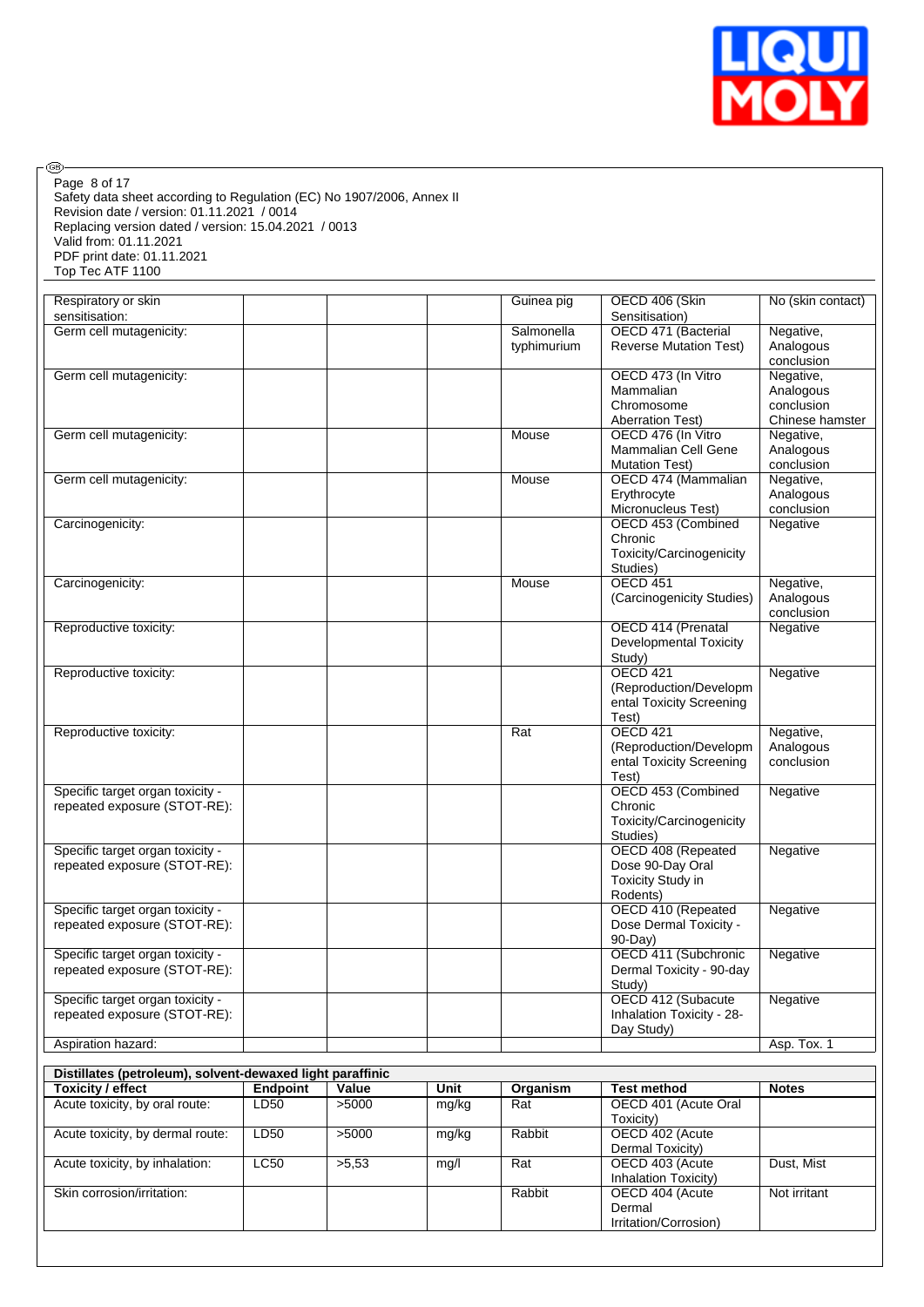

Safety data sheet according to Regulation (EC) No 1907/2006, Annex II Revision date / version: 01.11.2021 / 0014 Replacing version dated / version: 15.04.2021 / 0013 Valid from: 01.11.2021 PDF print date: 01.11.2021 Top Tec ATF 1100 Page 9 of 17

 $\circledcirc$ 

| Serious eye damage/irritation: |              |       |       | Rabbit     | OECD 405 (Acute Eye           | Not irritant      |
|--------------------------------|--------------|-------|-------|------------|-------------------------------|-------------------|
|                                |              |       |       |            | Irritation/Corrosion)         |                   |
| Respiratory or skin            |              |       |       | Guinea pig | OECD 406 (Skin                | No (skin contact) |
| sensitisation:                 |              |       |       |            | Sensitisation)                |                   |
| Germ cell mutagenicity:        |              |       |       |            | OECD 473 (In Vitro            | Negative          |
|                                |              |       |       |            | Mammalian                     |                   |
|                                |              |       |       |            | Chromosome                    |                   |
|                                |              |       |       |            | <b>Aberration Test)</b>       |                   |
| Germ cell mutagenicity:        |              |       |       |            | OECD 476 (In Vitro            | Negative          |
|                                |              |       |       |            | <b>Mammalian Cell Gene</b>    |                   |
|                                |              |       |       |            | <b>Mutation Test)</b>         |                   |
| Germ cell mutagenicity:        |              |       |       |            | OECD 471 (Bacterial           | Negative          |
|                                |              |       |       |            | <b>Reverse Mutation Test)</b> |                   |
| Germ cell mutagenicity:        |              |       |       | Mammalian  | OECD 474 (Mammalian           | Negative          |
|                                |              |       |       |            | Erythrocyte                   |                   |
|                                |              |       |       |            | Micronucleus Test)            |                   |
| Carcinogenicity:               |              |       |       | Mouse      |                               | Female, Negative  |
| Reproductive toxicity:         | <b>NOAEL</b> | >2000 | mg/kg | Rat        | OECD 414 (Prenatal            |                   |
|                                |              |       | bw/d  |            | <b>Developmental Toxicity</b> |                   |
|                                |              |       |       |            | Study)                        |                   |
| Reproductive toxicity:         | <b>NOAEL</b> | >1000 | mg/kg | Rat        | OECD <sub>421</sub>           |                   |
|                                |              |       | bw/d  |            | (Reproduction/Developm)       |                   |
|                                |              |       |       |            | ental Toxicity Screening      |                   |
|                                |              |       |       |            | Test)                         |                   |
| Aspiration hazard:             |              |       |       |            |                               | Yes               |
| Symptoms:                      |              |       |       |            |                               | drying of the     |
|                                |              |       |       |            |                               | skin., vomiting,  |
|                                |              |       |       |            |                               | nausea            |

| Distillates (petroleum), solvent-dewaxed heavy paraffinic |                 |       |         |             |                               |                  |  |
|-----------------------------------------------------------|-----------------|-------|---------|-------------|-------------------------------|------------------|--|
| Toxicity / effect                                         | <b>Endpoint</b> | Value | Unit    | Organism    | <b>Test method</b>            | <b>Notes</b>     |  |
| Acute toxicity, by oral route:                            | LD50            | >5000 | mg/kg   | Rat         | OECD 401 (Acute Oral          |                  |  |
|                                                           |                 |       |         |             | Toxicity)                     |                  |  |
| Acute toxicity, by dermal route:                          | LD50            | >5000 | mg/kg   | Rabbit      | OECD 402 (Acute               |                  |  |
|                                                           |                 |       |         |             | Dermal Toxicity)              |                  |  |
| Acute toxicity, by inhalation:                            | LD50            | >5.53 | mg/l/4h | Rat         | OECD 403 (Acute               | Aerosol          |  |
|                                                           |                 |       |         |             | Inhalation Toxicity)          |                  |  |
| Skin corrosion/irritation:                                |                 |       |         | Rabbit      | OECD 404 (Acute               | Not irritant.    |  |
|                                                           |                 |       |         |             | Dermal                        | Analogous        |  |
|                                                           |                 |       |         |             | Irritation/Corrosion)         | conclusion       |  |
| Serious eye damage/irritation:                            |                 |       |         | Rabbit      | OECD 405 (Acute Eye           | Not irritant,    |  |
|                                                           |                 |       |         |             | Irritation/Corrosion)         | Analogous        |  |
|                                                           |                 |       |         |             |                               | conclusion       |  |
| Respiratory or skin                                       |                 |       |         | Guinea pig  | OECD 406 (Skin                | No (skin         |  |
| sensitisation:                                            |                 |       |         |             | Sensitisation)                | contact).        |  |
|                                                           |                 |       |         |             |                               | Analogous        |  |
|                                                           |                 |       |         |             |                               | conclusion       |  |
| Germ cell mutagenicity:                                   |                 |       |         | Mouse       | OECD 474 (Mammalian           | Negative,        |  |
|                                                           |                 |       |         |             | Erythrocyte                   | Analogous        |  |
|                                                           |                 |       |         |             | Micronucleus Test)            | conclusion       |  |
| Germ cell mutagenicity:                                   |                 |       |         |             | OECD 473 (In Vitro            | Negative,        |  |
|                                                           |                 |       |         |             | Mammalian                     | Analogous        |  |
|                                                           |                 |       |         |             | Chromosome                    | conclusion       |  |
|                                                           |                 |       |         |             | <b>Aberration Test)</b>       | Chinese hamster  |  |
| Germ cell mutagenicity:                                   |                 |       |         | Salmonella  | OECD 471 (Bacterial           | Negative,        |  |
|                                                           |                 |       |         | typhimurium | <b>Reverse Mutation Test)</b> | Analogous        |  |
|                                                           |                 |       |         |             |                               | conclusion       |  |
| Germ cell mutagenicity:                                   |                 |       |         | Mouse       | OECD 476 (In Vitro            | Negative,        |  |
|                                                           |                 |       |         |             | Mammalian Cell Gene           | Analogous        |  |
|                                                           |                 |       |         |             | <b>Mutation Test)</b>         | conclusion       |  |
| Carcinogenicity:                                          |                 |       |         | Mouse       |                               | Female, Negative |  |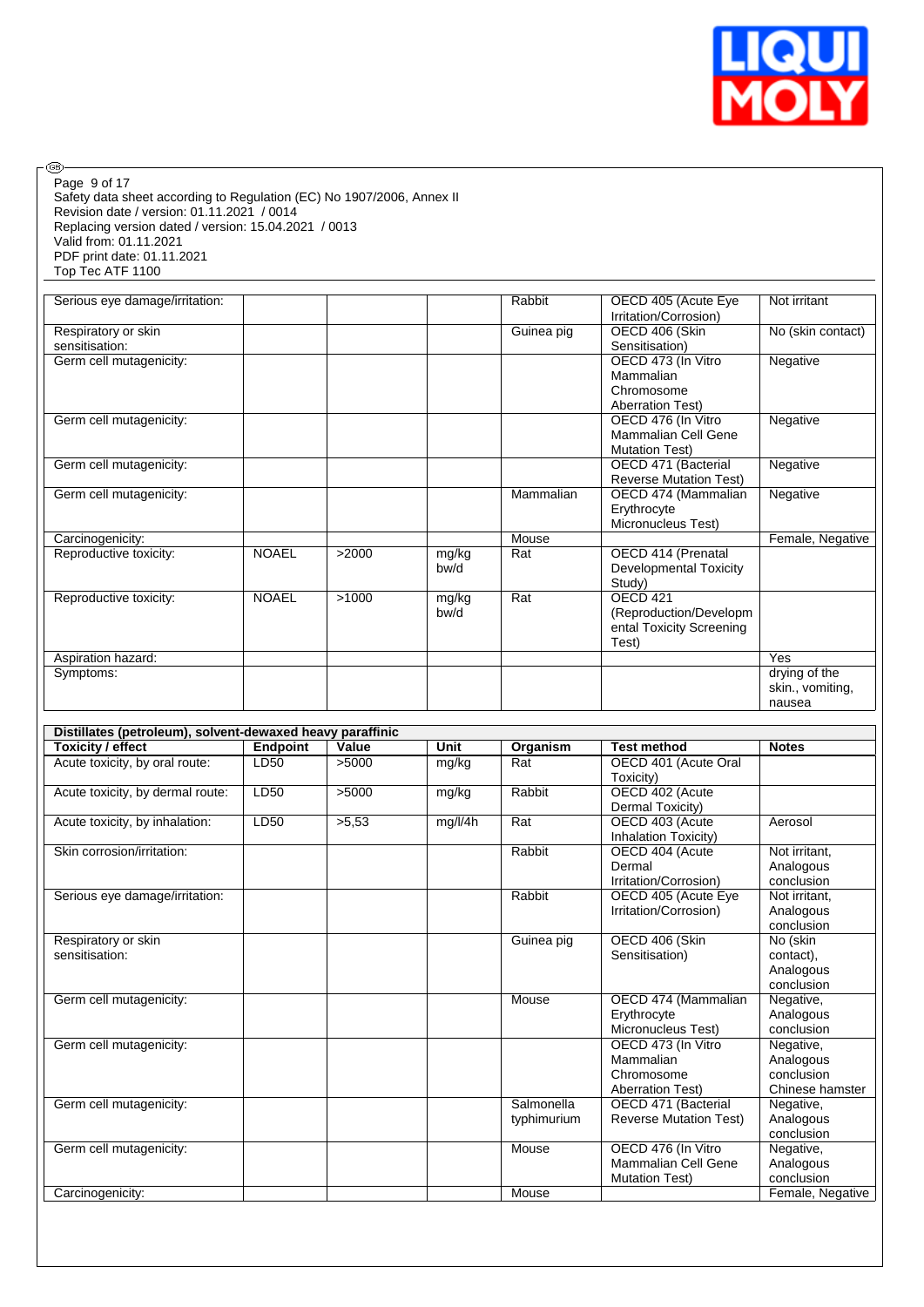

Safety data sheet according to Regulation (EC) No 1907/2006, Annex II Revision date / version: 01.11.2021 / 0014 Replacing version dated / version: 15.04.2021 / 0013 Valid from: 01.11.2021 PDF print date: 01.11.2021 Top Tec ATF 1100 Page 10 of 17

 $\circledcirc$ 

| Carcinogenicity:                                                              |              |       |               | Mouse  | OECD 451<br>(Carcinogenicity Studies)                                          | Negative,<br>Analogous                                    |
|-------------------------------------------------------------------------------|--------------|-------|---------------|--------|--------------------------------------------------------------------------------|-----------------------------------------------------------|
|                                                                               |              |       |               |        |                                                                                | conclusion 78<br>weeks, dermal                            |
| Reproductive toxicity:                                                        |              |       |               | Rat    |                                                                                | Negative                                                  |
| Reproductive toxicity<br>(Developmental toxicity):                            |              |       |               | Rat    | OECD 414 (Prenatal<br><b>Developmental Toxicity</b><br>Study)                  | Negative,<br>Analogous<br>conclusion<br>dermal            |
| Reproductive toxicity (Effects<br>on fertility):                              |              |       |               | Rat    | <b>OECD 421</b><br>(Reproduction/Developm<br>ental Toxicity Screening<br>Test) | Negative,<br>Analogous<br>conclusion oral,<br>dermal      |
| Aspiration hazard:                                                            |              |       |               |        |                                                                                | Yes                                                       |
| Symptoms:                                                                     |              |       |               |        |                                                                                | mucous<br>membrane<br>irritation,<br>dizziness,<br>nausea |
| Specific target organ toxicity -<br>repeated exposure (STOT-RE),<br>dermal:   | <b>NOAEL</b> | ~1000 | mg/kg<br>bw/d | Rabbit | OECD 410 (Repeated<br>Dose Dermal Toxicity -<br>90-Day)                        | Analogous<br>conclusion                                   |
| Specific target organ toxicity -<br>repeated exposure (STOT-RE),<br>dermal:   | <b>NOAEL</b> | 30    | mg/kg/d       | Rat    | OECD 411 (Subchronic<br>Dermal Toxicity - 90-day<br>Study)                     | Analogous<br>conclusion                                   |
| Specific target organ toxicity -<br>repeated exposure (STOT-RE).<br>inhalat.: | <b>NOAEL</b> | 0,22  | mg/l          | Rat    |                                                                                | Aerosol,<br>Analogous<br>conclusion 4<br>weeks            |
| Specific target organ toxicity -<br>repeated exposure (STOT-RE).<br>inhalat.: | <b>NOAEL</b> | 0,15  | mg/l          | Rat    |                                                                                | Aerosol,<br>Analogous<br>conclusion 13<br>weeks           |

| Short-, medium- and long-chain alkyl methacrylates and short-chain alkyl methacrylamide copolymer (EU ACC-QT664993-91/ GB ACN-<br>AFT-25032021-PXL-01) |                 |       |       |            |                                                                 |                                                                           |
|--------------------------------------------------------------------------------------------------------------------------------------------------------|-----------------|-------|-------|------------|-----------------------------------------------------------------|---------------------------------------------------------------------------|
| Toxicity / effect                                                                                                                                      | <b>Endpoint</b> | Value | Unit  | Organism   | <b>Test method</b>                                              | <b>Notes</b>                                                              |
| Acute toxicity, by oral route:                                                                                                                         | LD50            | >2000 | mg/kg | Rat        | OECD 423 (Acute Oral<br>Toxicity - Acute Toxic<br>Class Method) | Analogous<br>conclusion                                                   |
| Skin corrosion/irritation:                                                                                                                             |                 |       |       | Rabbit     |                                                                 | Not irritant,<br>Analogous<br>conclusion                                  |
| Serious eye damage/irritation:                                                                                                                         |                 | >75%  |       | Rabbit     |                                                                 | Eye Irrit. 2,<br>Classification<br>based on<br>toxicological<br>analyses. |
| Respiratory or skin<br>sensitisation:                                                                                                                  |                 |       |       | Guinea pig | OECD 406 (Skin<br>Sensitisation)                                | No (skin<br>contact),<br>Analogous<br>conclusion                          |
| Germ cell mutagenicity:                                                                                                                                |                 |       |       |            | OECD 471 (Bacterial<br><b>Reverse Mutation Test)</b>            | Negative,<br>Analogous<br>conclusion                                      |

| Distillates (petroleum), hydrotreated light paraffinic |                 |       |       |          |                      |              |
|--------------------------------------------------------|-----------------|-------|-------|----------|----------------------|--------------|
| <b>Toxicity / effect</b>                               | <b>Endpoint</b> | Value | Unit  | Organism | <b>Test method</b>   | <b>Notes</b> |
| Acute toxicity, by oral route:                         | LD50            | >5000 | mg/kg | Rat      | OECD 401 (Acute Oral | Analogous    |
|                                                        |                 |       |       |          | Toxicity)            | conclusion   |
| Acute toxicity, by dermal route:                       | LD50            | >5000 | mg/kg | Rabbit   | OECD 402 (Acute      | Analogous    |
|                                                        |                 |       |       |          | Dermal Toxicity)     | conclusion   |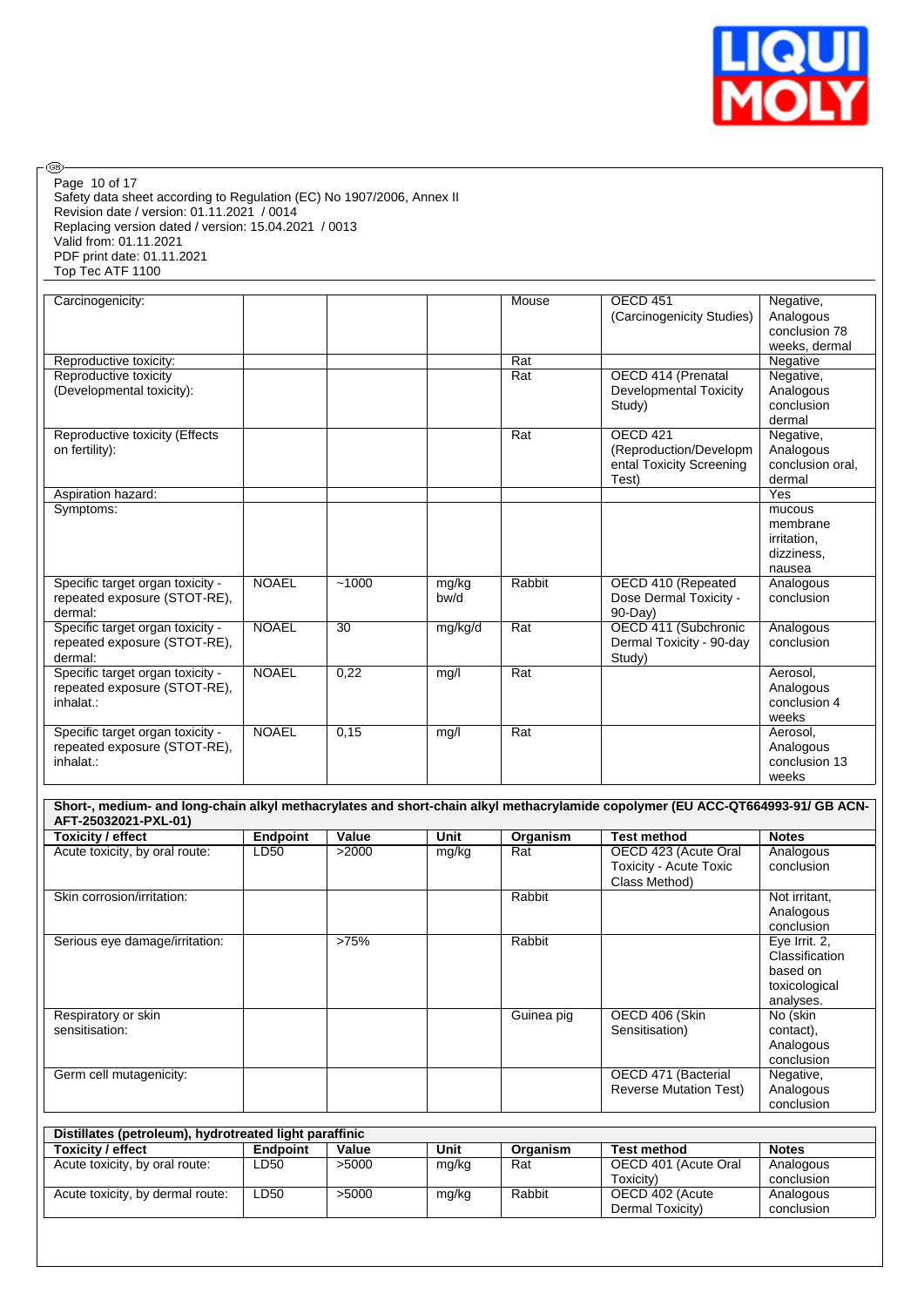

Safety data sheet according to Regulation (EC) No 1907/2006, Annex II Revision date / version: 01.11.2021 / 0014 Replacing version dated / version: 15.04.2021 / 0013 Valid from: 01.11.2021 PDF print date: 01.11.2021 Top Tec ATF 1100 Page 11 of 17

 $\circledcirc$ 

| Acute toxicity, by inhalation:   | LC50         | >5.53 | mg/l/4h | Rat         | OECD 403 (Acute               | Aerosol,         |
|----------------------------------|--------------|-------|---------|-------------|-------------------------------|------------------|
|                                  |              |       |         |             | Inhalation Toxicity)          | Analogous        |
|                                  |              |       |         |             |                               | conclusion       |
| Skin corrosion/irritation:       |              |       |         | Rabbit      | OECD 404 (Acute               | Not irritant,    |
|                                  |              |       |         |             | Dermal                        | Analogous        |
|                                  |              |       |         |             | Irritation/Corrosion)         | conclusion       |
|                                  |              |       |         |             |                               |                  |
| Serious eye damage/irritation:   |              |       |         | Rabbit      | OECD 405 (Acute Eye           | Not irritant,    |
|                                  |              |       |         |             | Irritation/Corrosion)         | Analogous        |
|                                  |              |       |         |             |                               | conclusion       |
| Respiratory or skin              |              |       |         | Guinea pig  | OECD 406 (Skin                | No (skin         |
| sensitisation:                   |              |       |         |             | Sensitisation)                | contact).        |
|                                  |              |       |         |             |                               | Analogous        |
|                                  |              |       |         |             |                               | conclusion       |
| Germ cell mutagenicity:          |              |       |         | Salmonella  | OECD 471 (Bacterial           | Negative,        |
|                                  |              |       |         |             | <b>Reverse Mutation Test)</b> |                  |
|                                  |              |       |         | typhimurium |                               | Analogous        |
|                                  |              |       |         |             |                               | conclusion       |
| Germ cell mutagenicity:          |              |       |         | Mammalian   | OECD 473 (In Vitro            | Negative,        |
|                                  |              |       |         |             | Mammalian                     | Analogous        |
|                                  |              |       |         |             | Chromosome                    | conclusionChines |
|                                  |              |       |         |             | <b>Aberration Test)</b>       | e hamster        |
| Carcinogenicity:                 |              |       |         | Mouse       | OECD 451                      | Negative,        |
|                                  |              |       |         |             | (Carcinogenicity Studies)     | Analogous        |
|                                  |              |       |         |             |                               |                  |
|                                  |              |       |         |             |                               | conclusiondermal |
| Reproductive toxicity:           | <b>NOAEL</b> | 1000  | mg/kg   | Rat         | <b>OECD 421</b>               | Analogous        |
|                                  |              |       | bw/d    |             | (Reproduction/Developm        | conclusiondermal |
|                                  |              |       |         |             | ental Toxicity Screening      |                  |
|                                  |              |       |         |             | Test)                         |                  |
| Reproductive toxicity            |              |       |         | Rat         | OECD 414 (Prenatal            | Negative,        |
| (Developmental toxicity):        |              |       |         |             | <b>Developmental Toxicity</b> | Analogous        |
|                                  |              |       |         |             | Study)                        | conclusion       |
| Aspiration hazard:               |              |       |         |             |                               | Yes              |
|                                  |              |       |         |             |                               |                  |
| Specific target organ toxicity - | <b>NOAEL</b> | 125   | mg/kg   | Rat         | OECD 408 (Repeated            | Analogous        |
| repeated exposure (STOT-RE),     |              |       | bw/d    |             | Dose 90-Day Oral              | conclusion       |
| oral:                            |              |       |         |             | Toxicity Study in             |                  |
|                                  |              |       |         |             | Rodents)                      |                  |
| Specific target organ toxicity - | <b>NOAEL</b> | $30$  | mg/kg   | Rat         | OECD 411 (Subchronic          | Analogous        |
| repeated exposure (STOT-RE),     |              |       | bw/d    |             | Dermal Toxicity - 90-day      | conclusion       |
| dermal:                          |              |       |         |             | Study)                        |                  |
| Specific target organ toxicity - | <b>NOAEL</b> | 1000  | mg/kg   | Rabbit      | OECD 410 (Repeated            | Analogous        |
| repeated exposure (STOT-RE),     |              |       |         |             |                               | conclusion       |
|                                  |              |       |         |             | Dose Dermal Toxicity -        |                  |
| dermal:                          |              |       |         |             | 90-Day)                       |                  |
| Specific target organ toxicity - | <b>NOAEL</b> | 0,05  | mg/l    | Rat         | OECD 412 (Subacute            | Aerosol,         |
| repeated exposure (STOT-RE),     |              |       |         |             | Inhalation Toxicity - 28-     | Analogous        |
| inhalat.:                        |              |       |         |             | Day Study)                    | conclusion       |
| Specific target organ toxicity - | <b>NOAEL</b> | 0,15  | mg/l    | Rat         |                               | Aerosol,         |
| repeated exposure (STOT-RE),     |              |       |         |             |                               | Analogous        |
| inhalat.:                        |              |       |         |             |                               | conclusion13     |
|                                  |              |       |         |             |                               | weeks            |
|                                  |              |       |         |             |                               |                  |

#### **11.2. Information on other hazards**

| <b>Toxicity / effect</b>         | <b>Endpoint</b> | Value | Unit | Organism | <b>Test method</b> | <b>Notes</b>    |
|----------------------------------|-----------------|-------|------|----------|--------------------|-----------------|
| Endocrine disrupting properties: |                 |       |      |          |                    | Does not apply  |
|                                  |                 |       |      |          |                    | to mixtures.    |
| Other information:               |                 |       |      |          |                    | No other        |
|                                  |                 |       |      |          |                    | relevant        |
|                                  |                 |       |      |          |                    | information     |
|                                  |                 |       |      |          |                    | available on    |
|                                  |                 |       |      |          |                    | adverse effects |
|                                  |                 |       |      |          |                    | on health.      |

### **SECTION 12: Ecological information**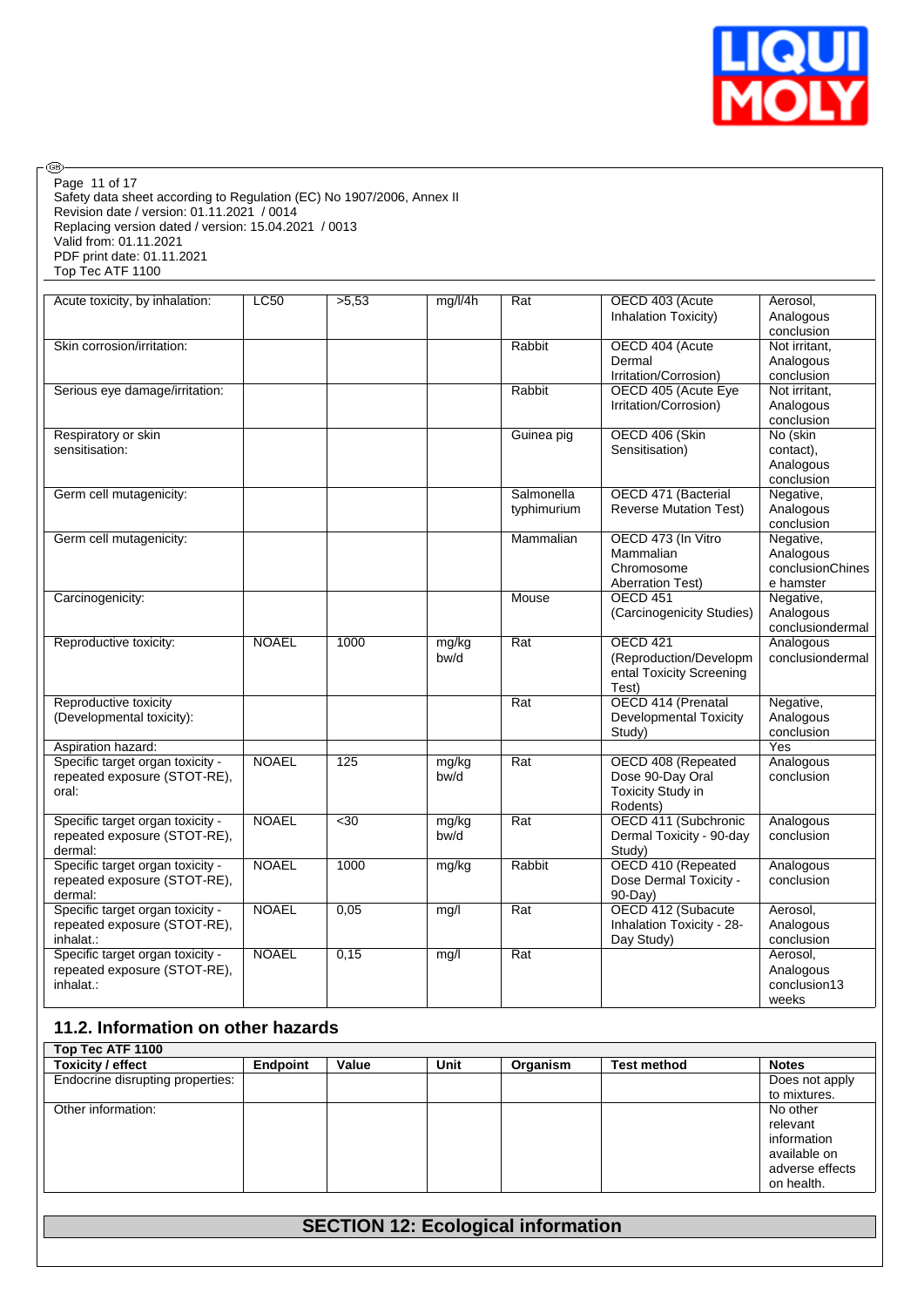

| Page 12 of 17                                                                                                       |                 |                   |                 |      |                        |                                          |                                 |
|---------------------------------------------------------------------------------------------------------------------|-----------------|-------------------|-----------------|------|------------------------|------------------------------------------|---------------------------------|
| Safety data sheet according to Regulation (EC) No 1907/2006, Annex II<br>Revision date / version: 01.11.2021 / 0014 |                 |                   |                 |      |                        |                                          |                                 |
| Replacing version dated / version: 15.04.2021 / 0013                                                                |                 |                   |                 |      |                        |                                          |                                 |
| Valid from: 01.11.2021                                                                                              |                 |                   |                 |      |                        |                                          |                                 |
| PDF print date: 01.11.2021<br>Top Tec ATF 1100                                                                      |                 |                   |                 |      |                        |                                          |                                 |
|                                                                                                                     |                 |                   |                 |      |                        |                                          |                                 |
| Possibly more information on environmental effects, see Section 2.1 (classification).                               |                 |                   |                 |      |                        |                                          |                                 |
| Top Tec ATF 1100<br><b>Toxicity / effect</b>                                                                        | Endpoint        | <b>Time</b>       | Value           | Unit | Organism               | <b>Test method</b>                       | <b>Notes</b>                    |
| 12.1. Toxicity to fish:                                                                                             |                 |                   |                 |      |                        |                                          | n.d.a.                          |
| 12.1. Toxicity to daphnia:                                                                                          |                 |                   |                 |      |                        |                                          | n.d.a.                          |
| 12.1. Toxicity to algae:<br>12.2. Persistence and                                                                   |                 |                   |                 |      |                        |                                          | n.d.a.<br>Isolate as much       |
| degradability:                                                                                                      |                 |                   |                 |      |                        |                                          | as possible with                |
| 12.3. Bioaccumulative                                                                                               |                 |                   |                 |      |                        |                                          | an oil separator.<br>n.d.a.     |
| potential:                                                                                                          |                 |                   |                 |      |                        |                                          |                                 |
| 12.4. Mobility in soil:<br>12.5. Results of PBT                                                                     |                 |                   |                 |      |                        |                                          | n.d.a.<br>n.d.a.                |
| and vPvB assessment                                                                                                 |                 |                   |                 |      |                        |                                          |                                 |
| 12.6. Endocrine                                                                                                     |                 |                   |                 |      |                        |                                          | n.d.a.                          |
| disrupting properties:<br>12.7. Other adverse                                                                       |                 |                   |                 |      |                        |                                          | n.d.a.                          |
| effects:                                                                                                            |                 |                   |                 |      |                        |                                          |                                 |
|                                                                                                                     |                 |                   |                 |      |                        |                                          |                                 |
| Lubricating oils (petroleum), C20-50, hydrotreated neutral oil-based<br><b>Toxicity / effect</b>                    | <b>Endpoint</b> | Time              | Value           | Unit | Organism               | <b>Test method</b>                       | <b>Notes</b>                    |
| Toxicity to bacteria:                                                                                               | NOEC/NOEL       | 10 <sub>min</sub> | > 1,93          | mg/l | activated sludge       |                                          | <b>DIN 38412</b>                |
| 12.1. Toxicity to fish:                                                                                             | NOEC/NOEL       | 96h               | $>=100$         | mg/l | Pimephales<br>promelas | OECD 203 (Fish,<br><b>Acute Toxicity</b> |                                 |
|                                                                                                                     |                 |                   |                 |      |                        | Test)                                    |                                 |
| 12.1. Toxicity to fish:                                                                                             | LL50            | 96h               | > 100           | mg/l | Pimephales<br>promelas | <b>OECD 203 (Fish,</b>                   |                                 |
|                                                                                                                     |                 |                   |                 |      |                        | <b>Acute Toxicity</b><br>Test)           |                                 |
| 12.1. Toxicity to daphnia:                                                                                          | <b>EL50</b>     | 48h               | >10000          | mg/l | Daphnia magna          | <b>OECD 202</b>                          |                                 |
|                                                                                                                     |                 |                   |                 |      |                        | (Daphnia sp.<br>Acute                    |                                 |
|                                                                                                                     |                 |                   |                 |      |                        | Immobilisation                           |                                 |
| 12.1. Toxicity to daphnia:                                                                                          | NOEC/NOEL       | $\overline{21d}$  | $\overline{10}$ | mq/l | Daphnia magna          | Test)<br><b>OECD 211</b>                 |                                 |
|                                                                                                                     |                 |                   |                 |      |                        | (Daphnia magna                           |                                 |
| 12.1. Toxicity to algae:                                                                                            | NOEC/NOEL       | 72h               | $>=100$         |      | Pseudokirchneriell     | Reproduction Test)                       |                                 |
|                                                                                                                     |                 |                   |                 | mg/l | a subcapitata          | OECD 201 (Alga,<br>Growth Inhibition     |                                 |
|                                                                                                                     |                 |                   |                 |      |                        | Test)                                    |                                 |
| 12.1. Toxicity to algae:                                                                                            | <b>EL50</b>     | 48h               | >100            | mg/l | Pseudokirchneriell     | OECD 201 (Alga,<br>Growth Inhibition     |                                 |
|                                                                                                                     |                 |                   |                 |      | a subcapitata          | Test)                                    |                                 |
| 12.2. Persistence and                                                                                               |                 |                   |                 |      |                        | <b>OECD 301 B</b>                        | Not readily                     |
| degradability:                                                                                                      |                 |                   |                 |      |                        | (Ready<br>Biodegradability -             | biodegradable                   |
|                                                                                                                     |                 |                   |                 |      |                        | Co <sub>2</sub> Evolution                |                                 |
|                                                                                                                     |                 |                   |                 |      |                        | Test)                                    |                                 |
| 12.2. Persistence and<br>degradability:                                                                             |                 | 28d               | 46              | $\%$ |                        | <b>OECD 301 B</b><br>(Ready              |                                 |
|                                                                                                                     |                 |                   |                 |      |                        | Biodegradability -                       |                                 |
|                                                                                                                     |                 |                   |                 |      |                        | Co2 Evolution                            |                                 |
| 12.3. Bioaccumulative                                                                                               | Log Kow         |                   | >6              |      |                        | Test)                                    | A notable                       |
| potential:                                                                                                          |                 |                   |                 |      |                        |                                          | biological                      |
|                                                                                                                     |                 |                   |                 |      |                        |                                          | accumulation                    |
|                                                                                                                     |                 |                   |                 |      |                        |                                          | potential has to<br>be expected |
|                                                                                                                     |                 |                   |                 |      |                        |                                          | $(LogPow > 3)$ .                |
| 12.5. Results of PBT<br>and vPvB assessment                                                                         |                 |                   |                 |      |                        |                                          | No PBT                          |
|                                                                                                                     |                 |                   |                 |      |                        |                                          | substance, No<br>vPvB substance |
| Distillates (petroleum), solvent-dewaxed light paraffinic                                                           |                 |                   |                 |      |                        |                                          |                                 |
| <b>Toxicity / effect</b>                                                                                            | <b>Endpoint</b> | <b>Time</b>       | Value           | Unit | Organism               | <b>Test method</b>                       | <b>Notes</b>                    |
|                                                                                                                     |                 |                   |                 |      |                        |                                          |                                 |

- ®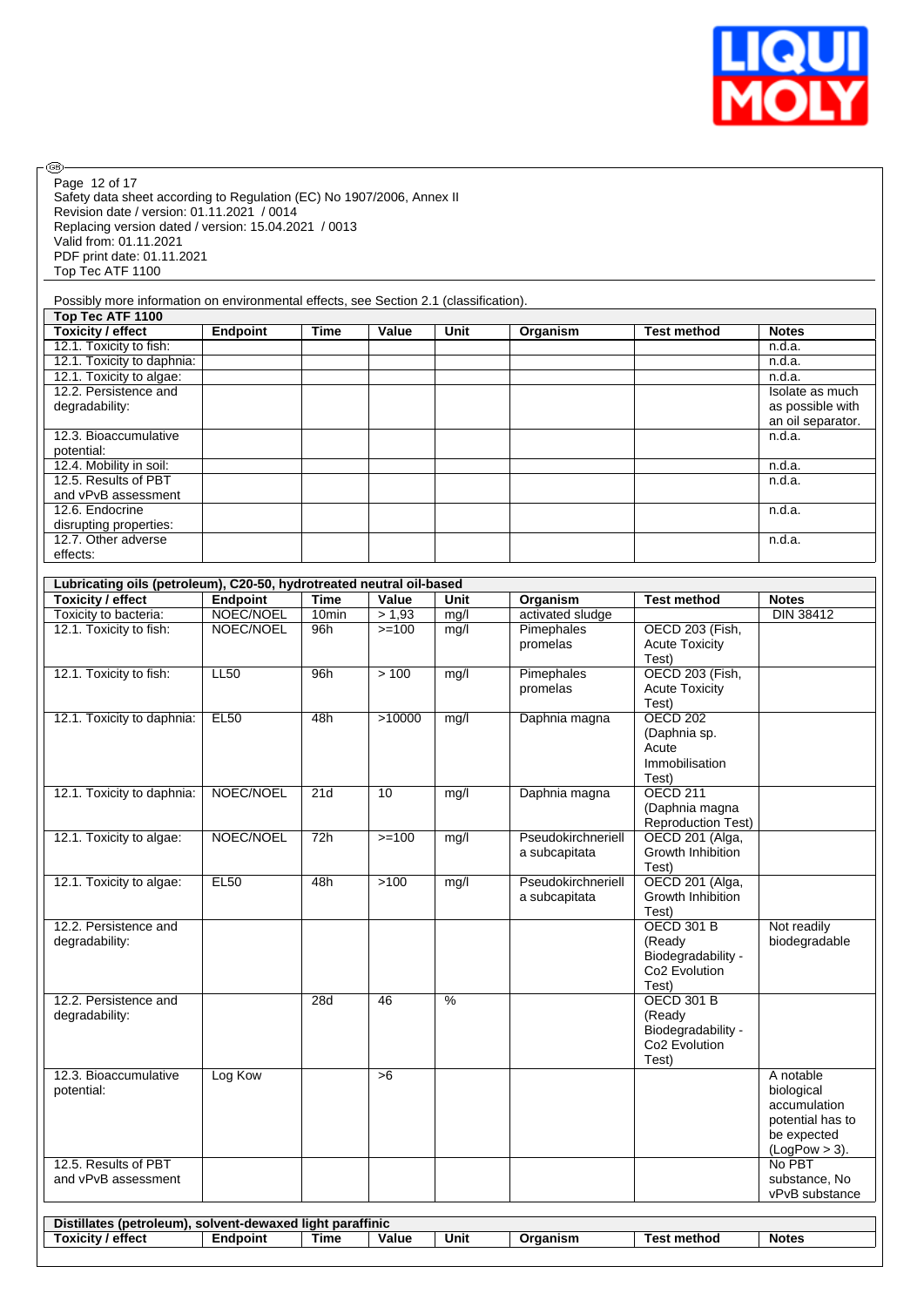

| Page 13 of 17<br>Safety data sheet according to Regulation (EC) No 1907/2006, Annex II<br>Revision date / version: 01.11.2021 / 0014<br>Replacing version dated / version: 15.04.2021 / 0013<br>Valid from: 01.11.2021<br>PDF print date: 01.11.2021<br>Top Tec ATF 1100 |             |             |                          |               |                                     |                                                                                              |                                                           |
|--------------------------------------------------------------------------------------------------------------------------------------------------------------------------------------------------------------------------------------------------------------------------|-------------|-------------|--------------------------|---------------|-------------------------------------|----------------------------------------------------------------------------------------------|-----------------------------------------------------------|
| 12.1. Toxicity to daphnia:                                                                                                                                                                                                                                               | NOEC/NOEL   | 21d         | 10                       | mg/l          | Daphnia magna                       | OECD <sub>211</sub><br>(Daphnia magna<br><b>Reproduction Test)</b>                           |                                                           |
| 12.1. Toxicity to fish:                                                                                                                                                                                                                                                  | <b>LL50</b> | 96h         | >100                     | mg/l          | Pimephales<br>promelas              | OECD 203 (Fish,<br><b>Acute Toxicity</b><br>Test)                                            |                                                           |
| 12.1. Toxicity to daphnia:                                                                                                                                                                                                                                               | <b>EL50</b> | 48h         | >10000                   | mg/l          | Daphnia magna                       | <b>OECD 202</b><br>(Daphnia sp.<br>Acute<br>Immobilisation<br>Test)                          |                                                           |
| 12.1. Toxicity to daphnia:                                                                                                                                                                                                                                               | <b>LL50</b> | 48h         | >1000                    | mg/l          | Gammarus sp.                        | <b>OECD 202</b><br>(Daphnia sp.<br>Acute<br>Immobilisation<br>Test)                          |                                                           |
| 12.1. Toxicity to algae:<br>12.2. Persistence and                                                                                                                                                                                                                        | NOEC/NOEL   | 72h         | >100                     | mg/l          | Pseudokirchneriell<br>a subcapitata | OECD 201 (Alga,<br>Growth Inhibition<br>Test)                                                | Inherent                                                  |
| degradability:                                                                                                                                                                                                                                                           |             |             |                          |               |                                     |                                                                                              |                                                           |
| 12.3. Bioaccumulative<br>potential:                                                                                                                                                                                                                                      | Log Pow     |             | >3                       |               |                                     |                                                                                              | Low                                                       |
| 12.5. Results of PBT<br>and vPvB assessment                                                                                                                                                                                                                              |             |             |                          |               |                                     |                                                                                              | No PBT<br>substance, No<br>vPvB substance                 |
|                                                                                                                                                                                                                                                                          |             |             |                          |               |                                     |                                                                                              |                                                           |
|                                                                                                                                                                                                                                                                          |             |             |                          |               |                                     |                                                                                              |                                                           |
| Distillates (petroleum), solvent-dewaxed heavy paraffinic<br><b>Toxicity / effect</b>                                                                                                                                                                                    | Endpoint    | <b>Time</b> | Value                    | Unit          | Organism                            | <b>Test method</b>                                                                           | <b>Notes</b>                                              |
| 12.5. Results of PBT<br>and vPvB assessment                                                                                                                                                                                                                              |             |             |                          |               |                                     |                                                                                              | No PBT<br>substance, No<br>vPvB substance                 |
| 12.1. Toxicity to fish:                                                                                                                                                                                                                                                  | <b>LC50</b> | 96h         | >100                     | mg/l          | Pimephales<br>promelas              | OECD 203 (Fish,<br><b>Acute Toxicity</b><br>Test)                                            | Analogous<br>conclusion                                   |
| 12.1. Toxicity to fish:                                                                                                                                                                                                                                                  | NOEC/NOEL   | 14d         | 1000                     | mg/l          | Oncorhynchus<br>mykiss              | QSAR                                                                                         |                                                           |
| 12.1. Toxicity to fish:                                                                                                                                                                                                                                                  | LC50        | 96h         | >1000                    | mg/l          | Salmo gairdneri                     |                                                                                              |                                                           |
| 12.1. Toxicity to fish:                                                                                                                                                                                                                                                  | LC50        | 96h         | >5000                    | mg/l          | Oncorhynchus<br>mykiss              | OECD 203 (Fish,<br><b>Acute Toxicity</b><br>Test)                                            |                                                           |
| 12.1. Toxicity to daphnia:                                                                                                                                                                                                                                               | <b>EC50</b> | 48h         | >1000                    | mg/l          | Daphnia magna                       | <b>OECD 202</b><br>(Daphnia sp.<br>Acute<br>Immobilisation<br>Test)                          | Analogous<br>conclusion                                   |
| 12.1. Toxicity to algae:                                                                                                                                                                                                                                                 | <b>EC50</b> | 96h         | >1000                    | mg/l          | Scenedesmus<br>subspicatus          |                                                                                              |                                                           |
| 12.2. Persistence and<br>degradability:                                                                                                                                                                                                                                  |             | 28d         | 6                        | $\frac{0}{6}$ |                                     | <b>OECD 301 B</b><br>(Ready<br>Biodegradability -<br>Co <sub>2</sub> Evolution<br>Test)      | Analogous<br>conclusion                                   |
| 12.2. Persistence and<br>degradability:                                                                                                                                                                                                                                  |             | 28d         | $\overline{31}$          | $\frac{9}{6}$ | activated sludge                    | <b>OECD 301 F</b><br>(Ready<br>Biodegradability -<br>Manometric<br><b>Respirometry Test)</b> | Not readily<br>biodegradable<br>(Analogous<br>conclusion) |
| 12.3. Bioaccumulative                                                                                                                                                                                                                                                    | Log Pow     |             | $\overline{\phantom{0}}$ |               |                                     |                                                                                              | Low                                                       |
| potential:<br>Toxicity to bacteria:                                                                                                                                                                                                                                      | EC20        | 6h          | >1000                    | mg/l          | Pseudomonas                         |                                                                                              |                                                           |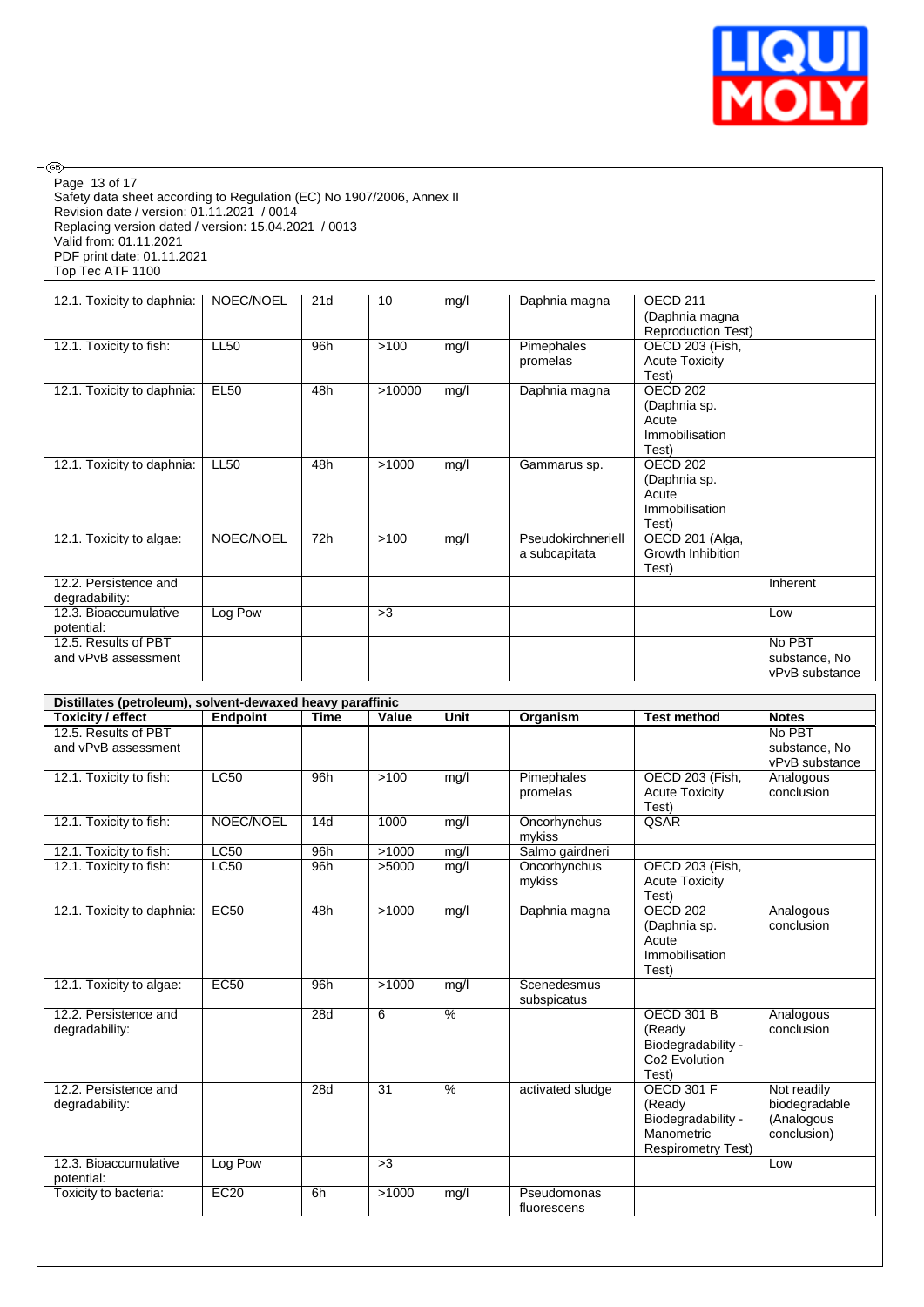

No PBT substance, No vPvB substance

Safety data sheet according to Regulation (EC) No 1907/2006, Annex II Revision date / version: 01.11.2021 / 0014 Replacing version dated / version: 15.04.2021 / 0013 Valid from: 01.11.2021 PDF print date: 01.11.2021 Top Tec ATF 1100 Page 14 of 17

 $\circledcirc$ 

| Short-, medium- and long-chain alkyl methacrylates and short-chain alkyl methacrylamide copolymer (EU ACC-QT664993-91/ GB ACN-<br>AFT-25032021-PXL-01) |                 |                  |                  |                          |                    |                           |                       |
|--------------------------------------------------------------------------------------------------------------------------------------------------------|-----------------|------------------|------------------|--------------------------|--------------------|---------------------------|-----------------------|
| <b>Toxicity / effect</b>                                                                                                                               | <b>Endpoint</b> | <b>Time</b>      | Value            | <b>Unit</b>              | Organism           | <b>Test method</b>        | <b>Notes</b>          |
| 12.1. Toxicity to fish:                                                                                                                                | <b>LL50</b>     | 96h              | >100             | mg/l                     |                    |                           | Gobiocypris rarus     |
| 12.1. Toxicity to daphnia:                                                                                                                             | <b>EC50</b>     | 48h              | >100             | mg/l                     | Daphnia magna      |                           | Analogous             |
|                                                                                                                                                        |                 |                  |                  |                          |                    |                           | conclusion            |
| 12.1. Toxicity to algae:                                                                                                                               | <b>EC50</b>     | $\overline{72h}$ | >100             | mg/l                     | Pseudokirchneriell |                           | Analogous             |
|                                                                                                                                                        |                 |                  |                  |                          | a subcapitata      |                           | conclusion            |
| 12.1. Toxicity to algae:                                                                                                                               | EC10            | 72h              | 76,6             | mg/l                     | Pseudokirchneriell |                           | Maximum               |
|                                                                                                                                                        |                 |                  |                  |                          | a subcapitata      |                           | achievable            |
|                                                                                                                                                        |                 |                  |                  |                          |                    |                           | concentration.,       |
|                                                                                                                                                        |                 |                  |                  |                          |                    |                           | Analogous             |
|                                                                                                                                                        |                 |                  |                  |                          |                    |                           | conclusion            |
| 12.1. Toxicity to daphnia:                                                                                                                             | EC10            | $\overline{21d}$ | >100             | mg/l                     | Daphnia magna      |                           | Analogous             |
|                                                                                                                                                        |                 |                  |                  |                          |                    |                           | conclusion            |
| 12.2. Persistence and                                                                                                                                  |                 | 28d              | $\overline{3,6}$ | $\overline{\frac{9}{6}}$ |                    | <b>OECD 301 F</b>         | Not readily           |
| degradability:                                                                                                                                         |                 |                  |                  |                          |                    | (Ready                    | biodegradable         |
|                                                                                                                                                        |                 |                  |                  |                          |                    | Biodegradability -        |                       |
|                                                                                                                                                        |                 |                  |                  |                          |                    | Manometric                |                       |
|                                                                                                                                                        |                 |                  |                  |                          |                    | <b>Respirometry Test)</b> |                       |
| Toxicity to bacteria:                                                                                                                                  | EC50            | 3h               | >1000            | mg/l                     |                    |                           |                       |
|                                                                                                                                                        |                 |                  |                  |                          |                    |                           |                       |
| Distillates (petroleum), hydrotreated light paraffinic                                                                                                 |                 |                  |                  |                          |                    |                           |                       |
| <b>Toxicity / effect</b>                                                                                                                               | <b>Endpoint</b> | <b>Time</b>      | Value            | <b>Unit</b>              | Organism           | <b>Test method</b>        | <b>Notes</b>          |
| 12.1. Toxicity to fish:                                                                                                                                | NOEC/NOEL       | 28d              | >1000            | mg/l                     | Oncorhynchus       | QSAR                      |                       |
|                                                                                                                                                        |                 |                  |                  |                          | mykiss             |                           |                       |
| 12.1. Toxicity to fish:                                                                                                                                | <b>LL50</b>     | 96h              | $>100$           | mg/l                     | Pimephales         | OECD 203 (Fish,           | Analogous             |
|                                                                                                                                                        |                 |                  |                  |                          | promelas           | <b>Acute Toxicity</b>     | conclusion            |
|                                                                                                                                                        |                 |                  |                  |                          |                    | Test)                     |                       |
| 12.1. Toxicity to fish:                                                                                                                                | NOEC/NOEL       | 14d              | 1000             | mg/l                     | Oncorhynchus       | QSAR                      |                       |
|                                                                                                                                                        |                 |                  |                  |                          | mykiss             |                           |                       |
| 12.1. Toxicity to daphnia:                                                                                                                             | NOEC/NOEL       | 21d              | $\overline{10}$  | mg/l                     | Daphnia magna      | <b>OECD 211</b>           | Analogous             |
|                                                                                                                                                        |                 |                  |                  |                          |                    | (Daphnia magna            | conclusion            |
|                                                                                                                                                        |                 |                  |                  |                          |                    | <b>Reproduction Test)</b> |                       |
| 12.3. Bioaccumulative                                                                                                                                  |                 |                  |                  |                          |                    |                           | Not to be             |
| potential:<br>12.1. Toxicity to daphnia:                                                                                                               | <b>EL50</b>     | 48h              | >10000           |                          |                    | <b>OECD 202</b>           | expected<br>Analogous |
|                                                                                                                                                        |                 |                  |                  | mq/l                     | Daphnia magna      |                           |                       |
|                                                                                                                                                        |                 |                  |                  |                          |                    | (Daphnia sp.<br>Acute     | conclusion            |
|                                                                                                                                                        |                 |                  |                  |                          |                    | Immobilisation            |                       |
|                                                                                                                                                        |                 |                  |                  |                          |                    | Test)                     |                       |
| 12.1. Toxicity to algae:                                                                                                                               | NOEC/NOEL       | 72h              | $>=100$          | mg/l                     | Pseudokirchneriell | OECD 201 (Alga,           | Analogous             |
|                                                                                                                                                        |                 |                  |                  |                          | a subcapitata      | Growth Inhibition         | conclusion            |
|                                                                                                                                                        |                 |                  |                  |                          |                    | Test)                     |                       |
| 12.1. Toxicity to algae:                                                                                                                               | <b>EC50</b>     | 72h              | >100             | mg/l                     | Pseudokirchneriell | OECD 201 (Alga,           | Analogous             |
|                                                                                                                                                        |                 |                  |                  |                          | a subcapitata      | Growth Inhibition         | conclusion            |
|                                                                                                                                                        |                 |                  |                  |                          |                    | Test)                     |                       |
| 12.2. Persistence and                                                                                                                                  |                 | 28d              | 31               | $\frac{9}{6}$            | activated sludge   | <b>OECD 301 F</b>         | Not readily           |
| degradability:                                                                                                                                         |                 |                  |                  |                          |                    | (Ready                    | biodegradable,        |
|                                                                                                                                                        |                 |                  |                  |                          |                    | Biodegradability -        | Analogous             |
|                                                                                                                                                        |                 |                  |                  |                          |                    | Manometric                | conclusion            |
|                                                                                                                                                        |                 |                  |                  |                          |                    | <b>Respirometry Test)</b> |                       |
| 12.3. Bioaccumulative                                                                                                                                  | Log Pow         |                  | >6               |                          |                    |                           | @20°C                 |
| potential:                                                                                                                                             |                 |                  |                  |                          |                    |                           |                       |

### **SECTION 13: Disposal considerations**

**13.1 Waste treatment methods For the substance / mixture / residual amounts**

12.5. Results of PBT and vPvB assessment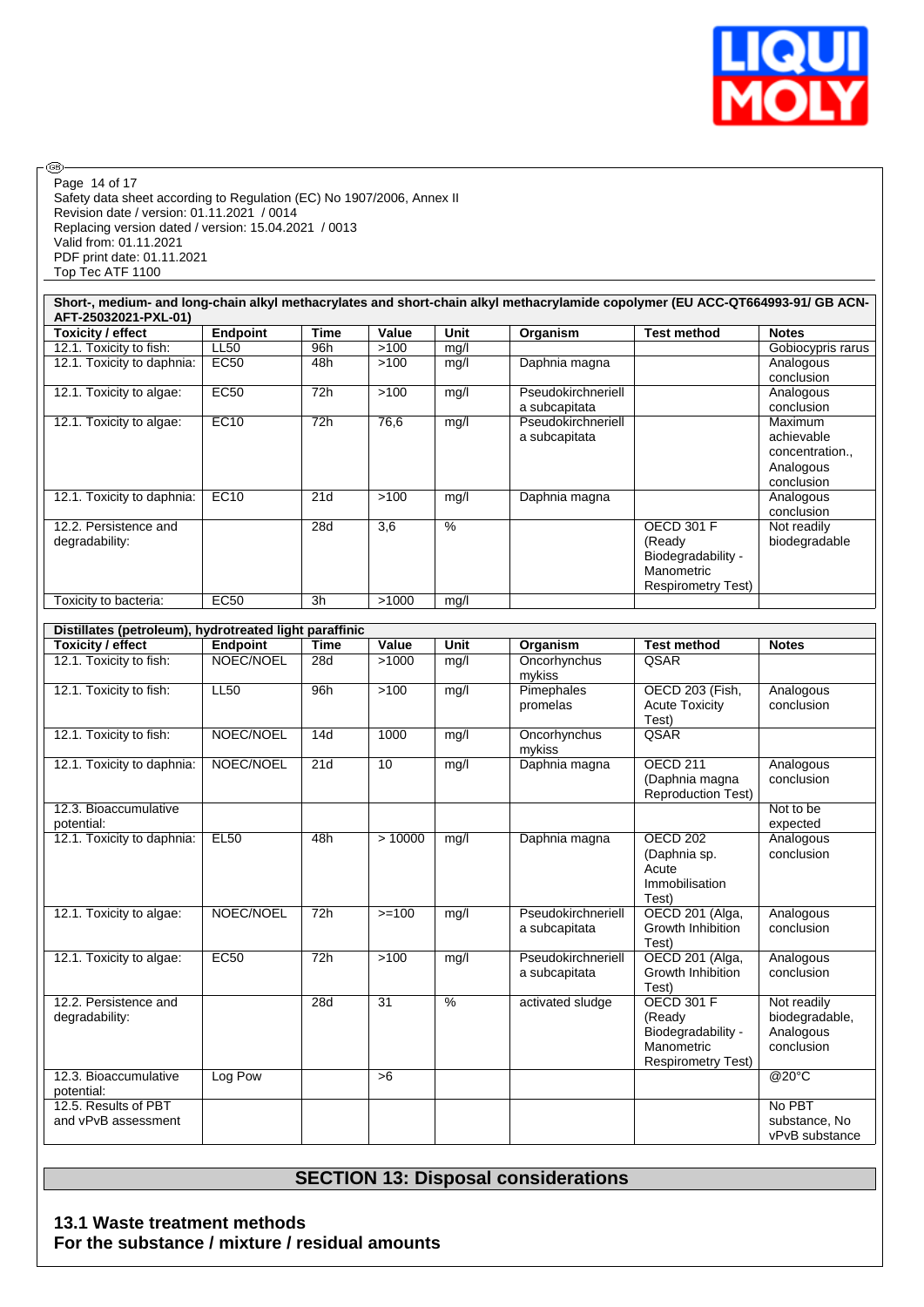

Safety data sheet according to Regulation (EC) No 1907/2006, Annex II Revision date / version: 01.11.2021 / 0014 Replacing version dated / version: 15.04.2021 / 0013 Valid from: 01.11.2021 PDF print date: 01.11.2021 Top Tec ATF 1100 Page 15 of 17

Soaked polluted cloths, paper or other organic materials represent a fire hazard and should be controlled, collected and disposed of. EC disposal code no.:

The waste codes are recommendations based on the scheduled use of this product.

Owing to the user's specific conditions for use and disposal, other waste codes may be

allocated under certain circumstances. (2014/955/EU)

13 02 05 mineral-based non-chlorinated engine, gear and lubricating oils

Recommendation:

**®** 

Sewage disposal shall be discouraged.

Pay attention to local and national official regulations.

E.g. dispose at suitable refuse site.

E.g. suitable incineration plant.

#### **For contaminated packing material**

Pay attention to local and national official regulations. 15 01 01 paper and cardboard packaging 15 01 02 plastic packaging 15 01 04 metallic packaging Empty container completely. Uncontaminated packaging can be recycled. Dispose of packaging that cannot be cleaned in the same manner as the substance.

#### **SECTION 14: Transport information**

| <b>General statements</b>                                                         |                |
|-----------------------------------------------------------------------------------|----------------|
| 14.1. UN number or ID number:                                                     | n.a.           |
| Transport by road/by rail (ADR/RID)                                               |                |
| 14.2. UN proper shipping name:                                                    |                |
| 14.3. Transport hazard class(es):                                                 | n.a.           |
| 14.4. Packing group:                                                              | n.a.           |
| Classification code:                                                              | n.a.           |
| LQ:                                                                               | n.a.           |
| 14.5. Environmental hazards:                                                      | Not applicable |
| Tunnel restriction code:                                                          |                |
| <b>Transport by sea (IMDG-code)</b>                                               |                |
| 14.2. UN proper shipping name:                                                    |                |
| 14.3. Transport hazard class(es):                                                 | n.a.           |
| 14.4. Packing group:                                                              | n.a.           |
| Marine Pollutant:                                                                 | n.a            |
| 14.5. Environmental hazards:                                                      | Not applicable |
| <b>Transport by air (IATA)</b>                                                    |                |
| 14.2. UN proper shipping name:                                                    |                |
| 14.3. Transport hazard class(es):                                                 | n.a.           |
| 14.4. Packing group:                                                              | n.a.           |
| 14.5. Environmental hazards:                                                      | Not applicable |
| 14.6. Special precautions for user                                                |                |
| Unless specified otherwise, general measures for safe transport must be followed. |                |

**14.7. Maritime transport in bulk according to IMO instruments**

Non-dangerous material according to Transport Regulations.

**SECTION 15: Regulatory information**

#### **15.1 Safety, health and environmental regulations/legislation specific for the substance or mixture**

Observe restrictions: General hygiene measures for the handling of chemicals are applicable.

Directive 2010/75/EU (VOC): 0,6 %

**15.2 Chemical safety assessment**

A chemical safety assessment is not provided for mixtures.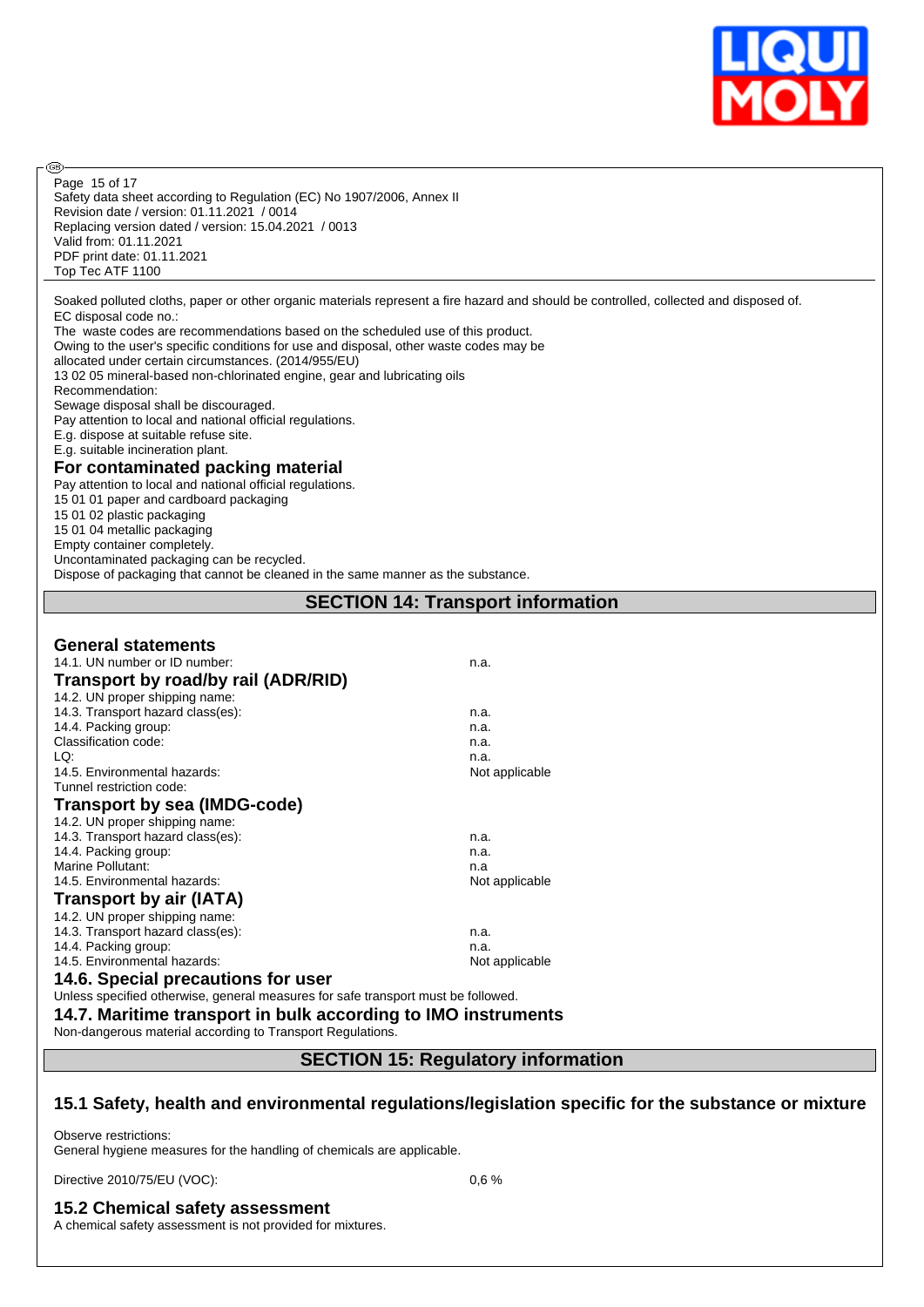

Page 16 of 17

അ

Safety data sheet according to Regulation (EC) No 1907/2006, Annex II Revision date / version: 01.11.2021 / 0014 Replacing version dated / version: 15.04.2021 / 0013 Valid from: 01.11.2021 PDF print date: 01.11.2021 Top Tec ATF 1100

#### **SECTION 16: Other information**

Revised sections: 1-16

### **Classification and processes used to derive the classification of the mixture in accordance with the ordinance (EG) 1272/2008 (CLP):**

Not applicable

The following phrases represent the posted Hazard Class and Risk Category Code (GHS/CLP) of the product and the constituents (specified in Section 2 and 3).

H304 May be fatal if swallowed and enters airways. H319 Causes serious eye irritation.

Asp. Tox. — Aspiration hazard Eye Irrit. — Eye irritation

#### **Key literature references and sources for data:**

Regulation (EC) No 1907/2006 (REACH) and Regulation (EC) No 1272/2008 (CLP) as amended.

Guidelines for the preparation of safety data sheets as amended (ECHA).

Guidelines on labelling and packaging according to the Regulation (EG) Nr. 1272/2008 (CLP) as amended (ECHA).

Safety data sheets for the constituent substances.

ECHA Homepage - Information about chemicals.

GESTIS Substance Database (Germany).

German Environment Agency "Rigoletto" information site on substances that are hazardous to water (Germany).

EU Occupation Exposure Limits Directives 91/322/EEC, 2000/39/EC, 2006/15/EC, 2009/161/EU, (EU) 2017/164, (EU) 2019/1831, each as amended.

National Lists of Occupational Exposure Limits for each country as amended.

Regulations on the transport of hazardous goods by road, rail, sea and air (ADR, RID, IMDG, IATA) as amended.

#### **Any abbreviations and acronyms used in this document:**

acc., acc. to according, according to ADR Accord européen relatif au transport international des marchandises Dangereuses par Route (= European Agreement concerning the International Carriage of Dangerous Goods by Road) AOX Adsorbable organic halogen compounds approx. approximately Art., Art. no. Article number ASTM ASTM International (American Society for Testing and Materials) ATE Acute Toxicity Estimate<br>BAM Bundesanstalt für Mater Bundesanstalt für Materialforschung und -prüfung (Federal Institute for Materials Research and Testing, Germany) BAuA Bundesanstalt für Arbeitsschutz und Arbeitsmedizin (= Federal Institute for Occupational Health and Safety, Germany) BCF Bioconcentration factor BSEF The International Bromine Council bw body weight<br>CAS Chemical Ab Chemical Abstracts Service CLP Classification, Labelling and Packaging (REGULATION (EC) No 1272/2008 on classification, labelling and packaging of substances and mixtures) CMR carcinogenic, mutagenic, reproductive toxic DMEL Derived Minimum Effect Level DNEL Derived No Effect Level DOC Dissolved organic carbon dw dry weight e.g. for example (abbreviation of Latin 'exempli gratia'), for instance EbCx, EyCx, EbLx  $(x = 10, 50)$  Effect Concentration/Level of x % on reduction of the biomass (algae, plants) EC European Community ECHA European Chemicals Agency ECx, ELx ( $x = 0, 3, 5, 10, 20, 50, 80, 100$ ) Effect Concentration/Level for x % effect EEC European Economic Community EINECS European Inventory of Existing Commercial Chemical Substances